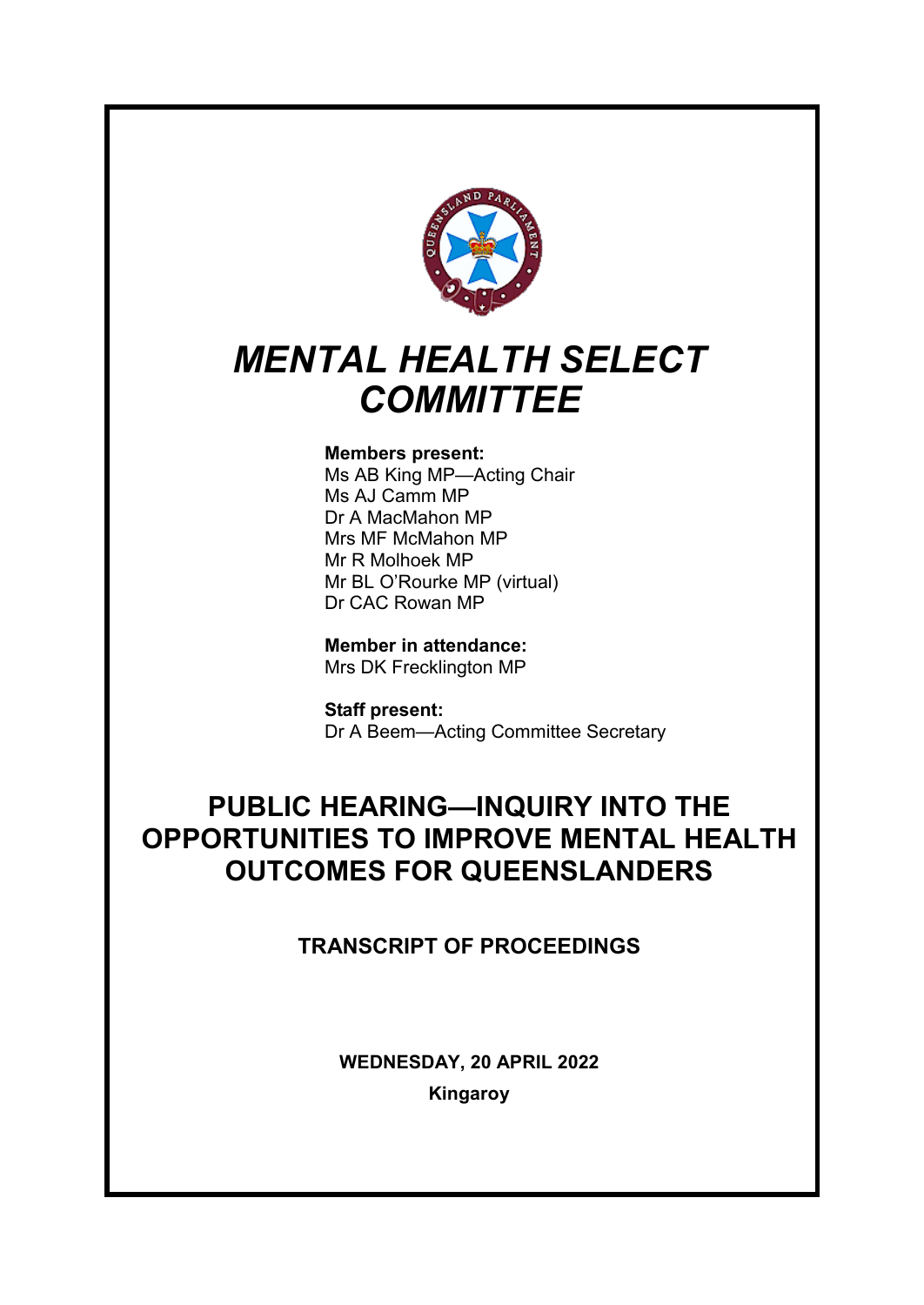# **WEDNESDAY, 20 APRIL 2022**

 $\overline{\phantom{a}}$ 

#### **The committee met at 10.51 am.**

**ACTING CHAIR:** I now declare this public hearing of the Mental Health Select Committee open. I would like to begin by acknowledging the traditional owners of the land on which we are meeting today, the Wakka Wakka people, and pay my respects to elders past, present and emerging. I know that I am joined by everybody on the committee in doing so. I would like to introduce the members of the committee. I am Ali King, the member for Pumicestone. I am the acting chair today in the absence of Joe Kelly, the member for Greenslopes, who cannot attend and sends his apologies. The deputy chair is Mr Rob Molhoek, the member for Southport. Other committee members are: Mrs Melissa McMahon, the member for Macalister; Ms Amanda Camm, the member for Whitsunday; Dr Christian Rowan, the member for Moggill; Dr Amy MacMahon, the member for South Brisbane; and Mr Barry O'Rourke, the member for Rockhampton, who is on the phone. The committee has also granted special leave today for Mrs Deb Frecklington, the member for Nanango, to participate. We welcome the member and appreciate her warm welcome here in her electorate.

The purpose of today's hearing in Kingaroy is to assist the committee in its inquiry into the opportunities to improve mental health outcomes for Queenslanders. This hearing is a proceeding of the parliament and is subject to the Legislative Assembly's standing rules and orders. The public hearing is being recorded and a transcript will be made available in due course on the parliament's website. You may be photographed today—in fact, you have already been photographed today—and images may also appear on the parliament's website or social media pages. We do ask that people turn their mobile phones to silent.

# **KRAUKSTS, Mr Nick, Team Leader, Youth Services, South Burnett CTC Inc**

# **MASHFORD, Mr Hayden, Residential Team Leader, South Burnett CTC Inc**

# **REINBOTT, Ms Lee-Anne, Team Leader, Family and Child Connect, South Burnett CTC Inc**

# **TEMPERTON, Ms Nina, Chief Executive Officer, South Burnett CTC Inc**

**ACTING CHAIR:** Nina, we will ask you to give a brief opening statement and then I will hand over to the member for Nanango to see if she has a couple of questions. Thank you so much for being with us today.

**Ms Temperton:** Thank you very much indeed to all members of the committee. You are most welcome in the South Burnett. In fact, we are absolutely thrilled to have you because, like most people in the South Burnett, we very much feel like the forgotten people much of the time. Our statistics for suicide, mental health, general disadvantage, economic disadvantage—any kind of disadvantage are extraordinarily high, but we so often fall in that little gap between various regions including Wide Bay-Burnett, South Burnett, Darling Downs and the western regions. We also service the South Burnett on an ad hoc basis now and then as and when it suits. It is wonderful to hear that the most influential people in this field, who can hopefully effect some change, are here today.

The CTC extends the same welcome. We are a large community organisation. We have about 210 or so staff. We do all the nasty work that is to be done. We are doing it happily because we care for our people. We have absolutely no mental health funding whatsoever, nor do we have funding for homelessness except for a very small bucket for crisis accommodation for young people which at best has six beds. If you take that as an indication of the lack of services in the South Burnett, where an unfunded organisation basically has to do very much of the groundwork on behalf of government and society, then we are a good example. Many of our frontline staff are present today, including team leaders from various sections who encounter issues around mental health service provision all the time. I would like you to address as many of your questions as possible to them, because they are the really important ones in this field. Again welcome, and fire away.

**ACTING CHAIR:** I might go to the member for Nanango for a couple of questions.

Kingaroy 20 Apr 2022 **Mrs FRECKLINGTON:** Thank you very much, Acting Chair and committee, for agreeing to allow me to be part of this hearing.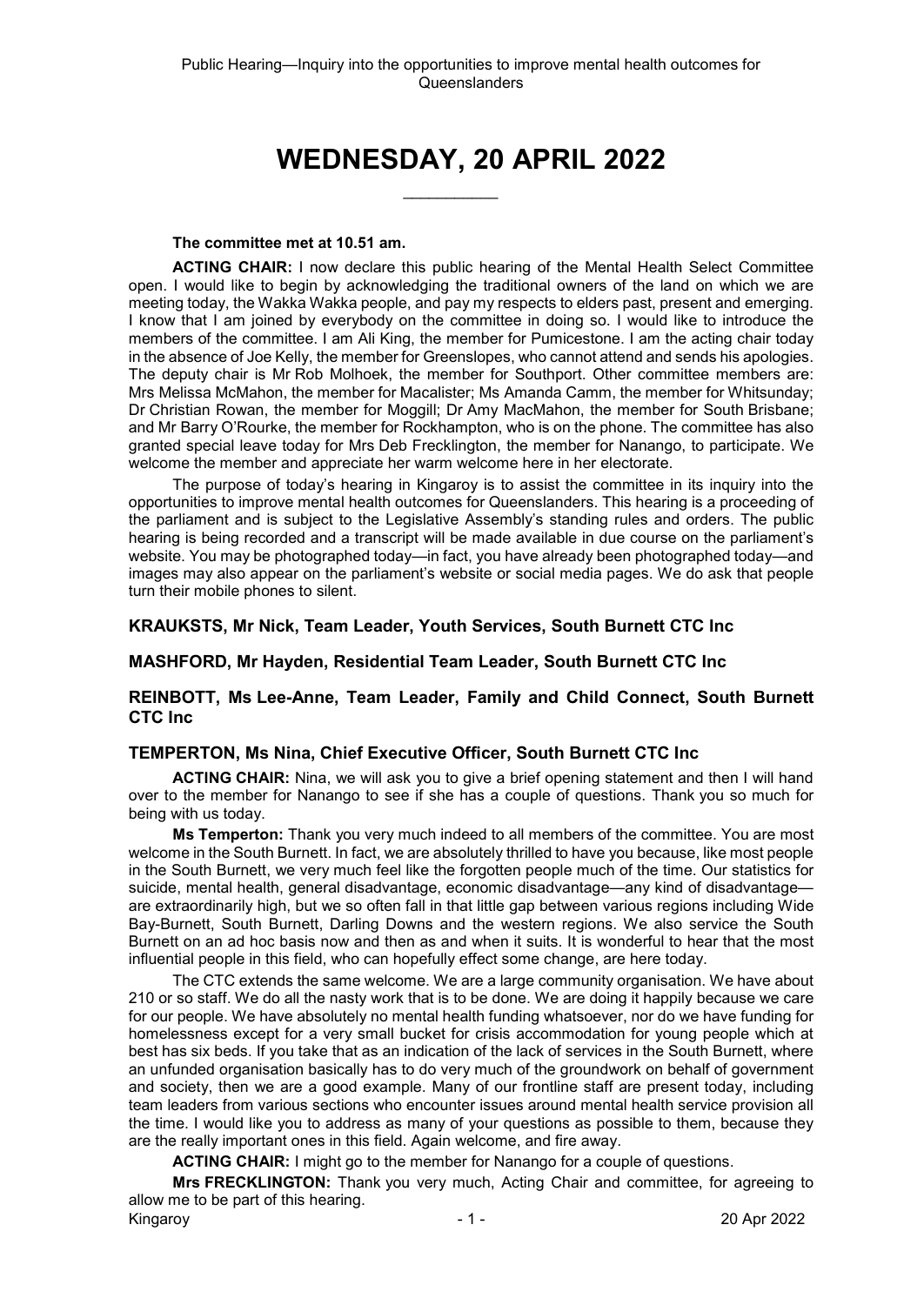Nina, on behalf of the South Burnett thank you so very much to you and the CTC for what you do for our community. I will direct a question to Nick and then I would love to ask Hayden a question. Nick, you are someone who is on the front line. You have real examples of what goes on when you are dealing with suicidal youth in relation to the Kingaroy Hospital and the services provided in our hospital. Would you like to give the committee a particular example that you just relayed to me?

**Mr Krauksts:** This example came from a young person we had in our homeless shelter who has a history of being in care and a lot of trauma whom we know quite well through their involvement through our residential care services as well. This was around June or July last year. They were in our hostel and they started to show signs of what we thought were drug-induced psychosis. That is based on past psychoses this young person had been in. We tried to support them through the hospital system.

It started with an admission one night at Kingaroy Hospital. I was on call at the time for the hostel. I was called around about 3 am to go to the hospital to pick them up. When I got there I relayed concerns that I did not think it was appropriate they should be released. Although I am not a psychologist or a psychiatrist or a doctor, I was seeing warning signs in this person. Having known them for a very long time, I was really trying to advocate for them to stay in and be looked after and seen in the morning by a mental health professional because they do not have mental health professionals working at Kingaroy Hospital after hours. They brought her to me in a wheelchair limp and unresponsive, having taken her out of one of the beds, to see if I could get her to respond to me and agree to go. I tried to talk to them. They were slumped forward in the chair and not responding to anything I was saying at all.

They then started telling me this was behavioural and that they did not want to leave. So they were behaving poorly because they did not want to leave. They asked me to get my car and bring it around to the side so they could wheel her out to the car and I could lift her in the car and take her back to the hostel. I asked them what they would have me do if I was crazy enough to do it and they said, 'She'll have two options: she'll either stay in the car and she'll get cold enough that eventually she'll stop this behaviour and get out and want to come inside; or you just leave her in the car.' Obviously I refused. I said, 'I don't touch clients, to begin with. It's not acceptable. She's unresponsive. It's clear something is going on and I just will not be engaging in helping her leave at this point. She's not well.' I left. I was called back a few hours later to basically try and pick her up again, and I refused. She was released the next day. We were told they were fine.

**Mrs FRECKLINGTON:** Nick, would you say that response is due to a lack of services from the hospital and/or overwork of the providers at the hospital?

**Mr Krauksts:** Knowing the hospital set-up—I am a local; I have grown up here and I know people who work at the hospital. There have been lots of reports from people I know and people I work with who have family members. People are overworked. It is really clearly understaffed. The people I was talking to that night were nurses with no clinical background in mental health trying to support someone who appeared to be entering a psychosis without knowing what to do. It was not even a doctor who was trying to have an input. The only thing that they really have at their disposal is an after-hours mental health call line to someone who does not know the area, does not know the staff, does not know our organisation or how much we know about these young people, and does not actually talk to the young person.

Although I do not agree with what they did and it is not an excuse, it is obviously a sign that there is not enough staffing and the staff who are there are perhaps not the right staff rostered on at the right times due to funding, or they do not have the right qualifications and they are overworked. I have had friends work in the Kingaroy Hospital as nurses who left and went to Toowoomba and other regions because they could not cope with it anymore. Yes is the answer to that question.

**Mrs FRECKLINGTON:** Maybe Lee-Anne or Hayden want to respond to this question. One thing I am interested in, because I hear this a lot, is how many sessions a week would be available to a young person who is going through trauma in one of your resi cares?

**Mr Mashford:** For the resi care if you are lucky it would be one a week—and that is for some of our more extreme cases—if not, fortnightly.

**Mrs FRECKLINGTON:** Would that be via telehealth and if so do you believe—

**Mr Mashford:** The vast majority are unless we are lucky enough to get them into CYMHS, who are also unfortunately understaffed. With CYMHS the worker would sit there with the young person for these meetings, but they will talk with doctors in Toowoomba via telehealth.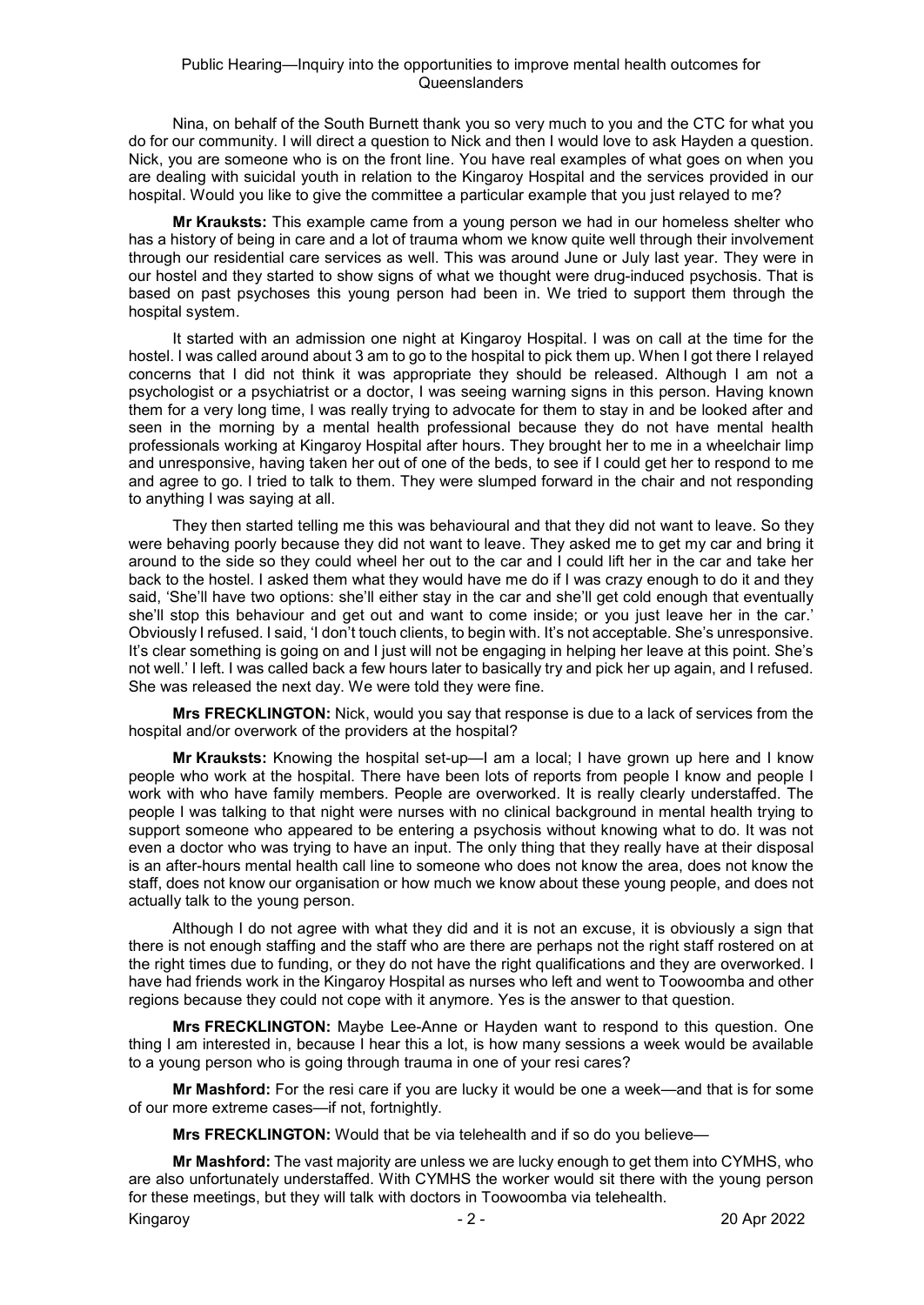**Mrs McMAHON:** Could you explain to the committee the role of CTC and how it works in terms of any of the community planning or any other work that your organisation does with other government services in forecasting or in understanding the needs or any of that information sharing that happens? Obviously there is an example where the hospital has CTC's contact details and is seen as the point of reference. Can you explain to us if there are any working groups or coordination bodies that your organisation sits on with local government agencies?

**Ms Temperton:** I will give the first response to that and Lee-Anne will then be able to fill in the details. CTC is a multifaceted organisation. We do domestic violence, NDIS care for people with disabilities, foster care and residential care. We have a disability enterprise for employment. We are a very broad based organisation and fundamentally we are in the South Burnett whether we want to be or not, whether we get funding or not. People in need of any kind of service come to us.

Our vision and mission is that we fill gaps so that everybody has what they need in all aspects of their lives. We do so on our own if we can or by encouraging others and encouraging partnerships. Lee-Anne, as team leader in one of our services, is very actively involved in leading the local level alliances of all the other agencies.

**Ms Reinbott:** The local level alliance came out in 2015 when Family and Child Connect and the IFS—Intensive Family Support services—came around. It is a group. There are 24 services government and non-government. We work together to identify gaps, how to build referral pathways, how to reduce bottlenecking—anything that is coming up. Mental health has been on our agenda since 2018. I am also the conduit to the regional RCYFC, which is the department. We serve as the community representative to all the government services there. We do a lot of work in partnership with the collaboration.

**ACTING CHAIR:** Can I ask whether your PHN is actively involved in that planning and collaboration?

**Ms Reinbott:** We do have a PHN who has just come up, the one that has replaced Margie, who was seconded to another position for three months; she is also part of that. Prior to that Margie Hams was also part of that. We also have Queensland Health, the CPIU—the child protection social worker. We have Anita Johnstone; she is the education in Queensland Health looking to build referral pathways and working together. Sometimes we do not have the funding, so we work collaboratively to see what we can do to influence change and support other services. In the community everyone has buy-in, and that includes the police, child safety and domestic violence services. We bring everyone together and we meet. We have working groups that meet monthly and we meet quarterly to discuss where to next in terms of our next strategic direction.

**Mrs McMAHON:** You mentioned there were quite a few different services such as NDIS and homelessness. Could you break down some of your funding streams? Some of them would be state and some would be federal. Without going into fine detail, where are the buckets of money coming from? Obviously you are providing multiple services here. Can you give a simplified breakdown?

**Ms Temperton:** It is quite easy. The vast majority is state funding. NDIS is obviously fee for service by the NDIA. There is one federally funded service called Reconnect in Murgon servicing the Cherbourg community. We do a lot of work in Cherbourg in various fields from youth work to domestic violence, counselling and activities and the like. The vast majority is state funding.

**Mrs McMAHON:** Is that communities or public works?

**Ms Temperton:** Communities. The vast majority is communities. There is the odd little bucket here and there from different departments for special projects, but overall it is communities.

**Ms CAMM:** My question is particularly for Nick and Hayden. My interest on this committee has been around young people and in particular adolescents in regional and rural communities. You will not be pleased to know, but your story is sadly very similar to stories in my own community and also in other parts of regional Queensland. What are you seeing is the biggest trend or contributing factor for young people in the deterioration of mental health? Is it factors pertaining to intergenerational change or being part of a system of care, or is it around alcohol and other drugs? Where do you see the key trends that are contributing to young people's mental health decline in the communities that you service?

Kingaroy - 3 - 20 Apr 2022 **Mr Mashford:** In terms of the residential, a lot is just that trauma that the young people have experienced in their upbringing, their youth and what-not. Again, the residential structures are not perfect, so a lot of young people do have trauma and their mental health is affected through that as well. Occasionally there is drugs and alcohol as well. Also quite often it is about young people being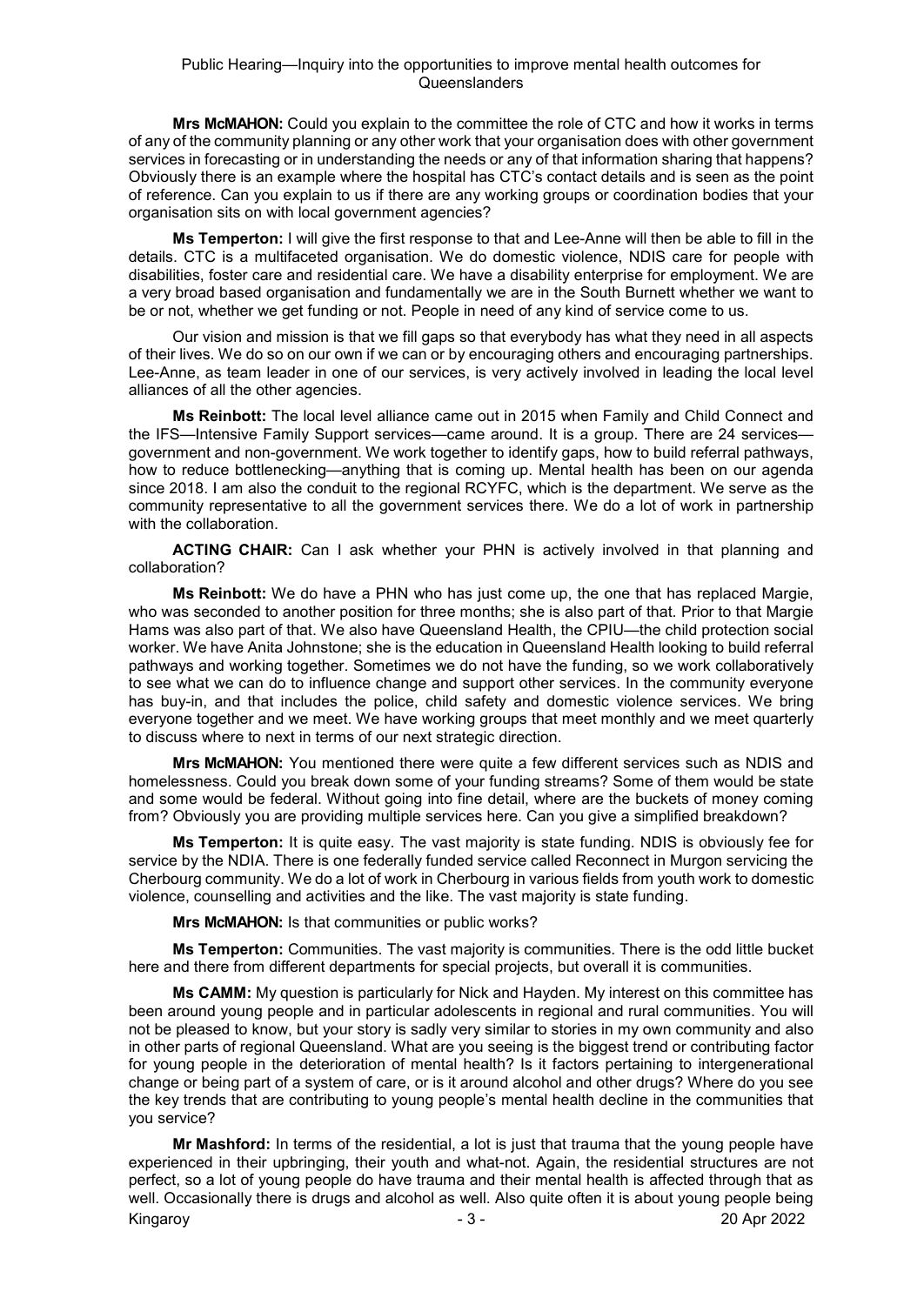exposed to other young people with mental health. One person will come in with a bit of self-harm. Then another young person will talk to them and they will say, 'This works for me,' so they then experiment with it as well. From there we see more young people take it on.

**Mr Krauksts:** It is pretty similar across most of our youth services that I look after—trauma and family breakdowns. In the last couple of years we have probably seen an increased impact of homelessness and a lack of housing. Even in an affordable area like the South Burnett we are seeing the steady deterioration of people who are homeless who just cannot secure accommodation but have ties to the area and do not want to leave.

A lot of times we catch people when they are starting to talk to us about some mild mental health issues, but we cannot get them help, so we just see this deterioration. Our teams just try to help them. Although we think we understand young people quite well, we are not mental health professionals. We help them as much as we can through some soft counselling and trying to get them engaged in the community. Also when they are starting to recognise mental health issues within themselves they really struggle to find or to access supports that they need without feeling rejected by services.

**Ms CAMM:** Would you say there is also a lack of early intervention services in your community?

**Mr Krauksts:** Absolutely. There are generalist services like ours, but in terms of even getting them even to the doctors at the moment, the majority of the young people we have in Kingaroy cannot see a doctor in Kingaroy. They have to go somewhere else, which means they rely on us to transport them. Then there are waiting lists. If they want to see a local mental health practitioner, of which there are very few or a local psychologist, you might wait a month or two months for an appointment and then it is a month in between appointments, and they do not want that.

They do not want telehealth. I know it goes against what people think about young people being tech savvy, but a lot of the feedback I get from young people about our service and other services one of the PHN services EACH, Proof Youth with the worker there—they are with that person; they are physically with that person and feel supported by that person because they are in a room or talking on a park bench with them and they feel supported that way. A lot of our young people who are very distrusting of adults who are trying to support them with these complex issues do not like the feeling of talking to someone on a screen; they are not sure if they even listening or not, 'Do they have me on mute? They are just sitting there nodding.'

**Ms Reinbott:** If they are at home—

**Mr Krauksts:** There is that as well, yes. In terms of telehealth services for our area, we have people at Wattle Camp or out on farms who do not have great internet access. They then still need a service to transport them somewhere to access the internet to get telehealth. Alternatively, they might be in a home environment and that is what they are wanting to talk about with their therapist or whoever it is—the complexities around mum or dad or siblings and how that is impacting their mental health. They are expected to talk about that in that environment where those people can listen in. It is not safe when they do not want to do it.

**Mr O'ROURKE:** Firstly, thank you to CTC for the great work they do in the community. My question is around Gumnut Place. The website states you have over 20 people with disability who utilise that service. I have two questions. Prior to the NDIS, around regional Queensland there was a lot of drop-in places for people with mental health issues. I am wondering whether Gumnut Place today are still supporting people with mental health issues with a drop-in service not necessarily funded by the NDIS. I also apologise. It is quite hard to hear, so I hope I have not asked a question that has already been asked.

**ACTING CHAIR:** Did you catch the question?

**Ms Temperton:** Was the question: do we support people with mental health issues at Gumnut?

**ACTING CHAIR:** Not precisely. The member for Rockhampton was asking about the difference prior to and post the implementation of the NDIS in terms of access to drop-in community support services. He was asking whether Gumnut Place provides that kind of a service. Correct me if I am wrong, but I think he was asking have you seen any change in the availability of those kinds of psychosocial support drop-in services with the change in the funding model under the NDIS?

Kingaroy 20 Apr 2022 **Ms Temperton:** The short answer is no, but gumnut Place never was a drop-in sort of service—not in the time that CTC has been running it, which is probably about 12 to 15 years. It is an employment place—supported employment. We pride ourselves on getting people into open employment through appropriate measures. The funding model has changed. They are now all NDIS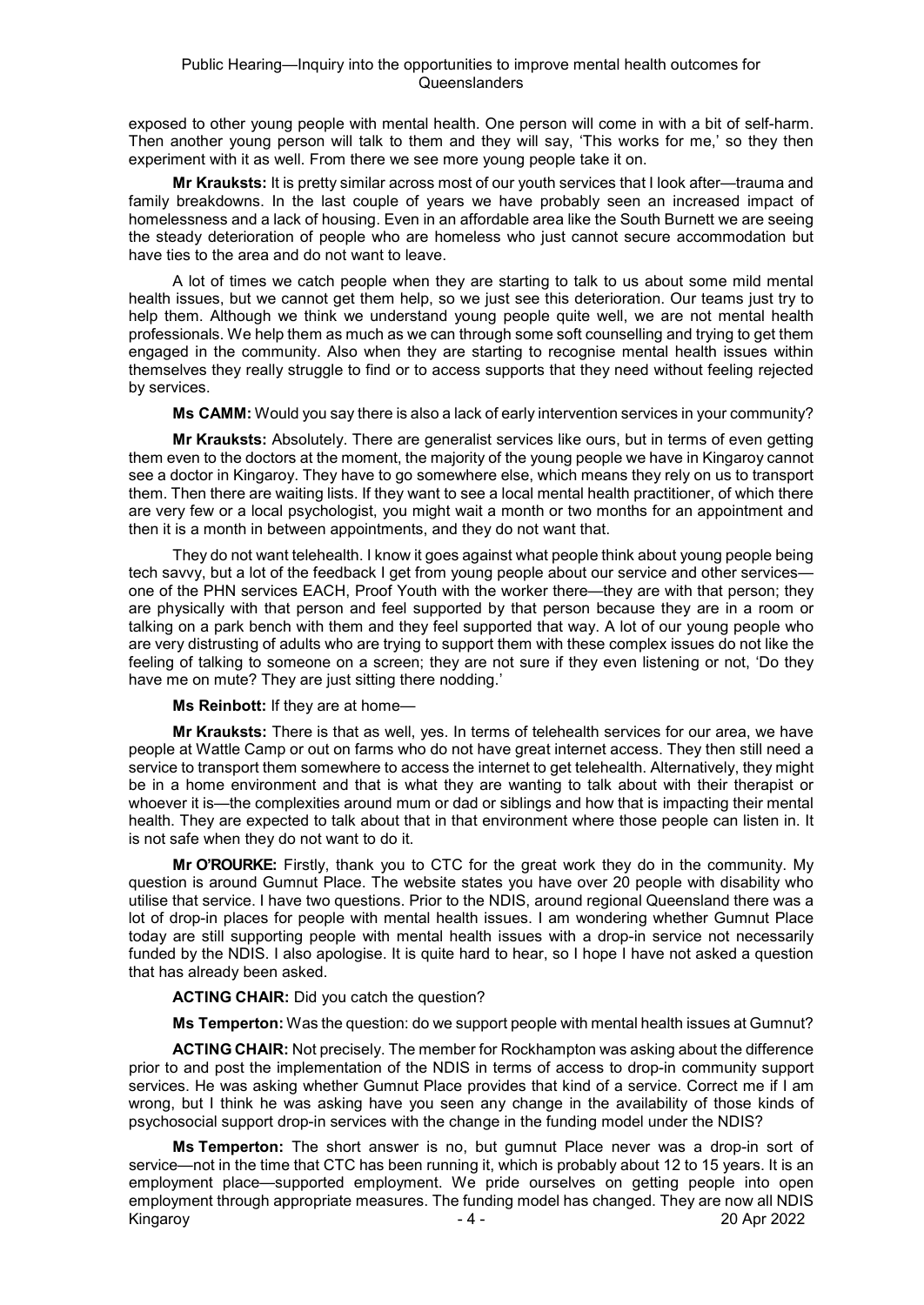clients, which means there are more people in there for shorter periods than before, so numbers have increased, but for fewer hours. In my experience with Gumnut, mental health has not been a particular issue amongst those clients whom we support.

There are no drop-in type centres anymore in the South Burnett at all. People come to CTC as drop-ins. We do our very best to provide them with a service, but they have to fit in around the projects or services we are actually funded for, which causes major stress on our staff, of course. One of the aspects of the lack of mental health supports in the South Burnett is that our staff have to deal with an awful lot of trauma and vicarious trauma. Burnout is incredible because the overload is such that nobody goes home at the right time and nobody gets their lunch hour on a regular basis or any kind of breaks. If somebody is sick, which during COVID has happened increasingly, the load just falls on the others. However, in the absence of anything else, what are we supposed to do? We take people on, and the CEO and the board have nightmares about how we support our staff.

**Dr MacMAHON:** Nina, you mentioned economic disadvantage. I was hoping you and your colleagues could elaborate on how economic disadvantage is impacting on people's mental health?

**Ms Temperton:** We can. I hope I am not going to be quoted forever because I am not sure of my figures either; I am like a politician in that respect, I think. The South Burnett socioeconomic level, or whatever the descriptor is, is amongst the worst in Queensland and amongst the worst in the country. There are an awful lot of people who have moved into the area from other cities, especially because it is comparatively cheap. They have then found themselves here without services. Most of them have gone into five acre blocks or whatever else—no water, no power, no services and, above all, no transport, at all. So, obviously isolated mental health issues are just thriving. Relationships break down. We get back to the family relationship: the young people in those families are lost and follow on.

With respect to the provision of counselling, for instance, there are quite a few private counsellors around the place, but if you have \$50 for the fortnight to live on, you cannot afford a private counsellor. There is the fact that people generally are poor. There is an extraordinarily high rate of people with disabilities for the same reasons who rely heavily on the provision of services from the hospital. They cannot get into doctors. Generally speaking, it can take years before you get into a private doctor here—at the very best, it takes months—so they overload the hospital with everything, which then leads to the escalation of their staff being overworked when they are not qualified to deal with mental health issues. The spiral keeps going.

**ACTING CHAIR:** I ask you to elaborate on this issue of doctor shortages. Certainly it is something that my community experiences in our area and, we have heard, the length and breadth of Queensland. What kinds of availability is there for those primary health GP services? You have touched on that.

**Ms Temperton:** I believe we currently have something like 25 GPs in the various practices in the South Burnett. I am not entirely certain of that number, but something in that region. They are servicing 35,000 people, roughly speaking, and every single clinic that I know of is not taking on new patients. Fundamentally people have to die to create a vacancy on a GP list.

A lot of the GPs are also here usually for fairly short spells. The established doctors have younger junior staff with them who stay for a year or two at most and that, of course, for mental health patients is then a major issue, especially for our young ones who are absolutely fed up with having to repeat their story time and time and time again and nothing happens at the end of it.

There is no paediatrician. The nearest specialists are in Toowoomba or Sunshine Coast. Again, there is no public transport. The Toowoomba Hospital has a history of, when clients get sent to Toowoomba from the Kingaroy Hospital or from anywhere else, to release those patients overnight, and there appears to be absolutely no care as to how these people, especially these young people, are then going to find their way back home. That is when we usually get a phone call, 'Can somebody from CTC come and pick them up and bring them back?'

**Dr ROWAN:** Thank you to the South Burnett CTC for all the vital community work that you do. When I was shadow minister for communities, disability services and seniors, the member for Nanango gave me terrific briefings on the work that you do. I want to acknowledge that because it is vital for the residents in the South Burnett region.

Kingaroy - 5 - 20 Apr 2022 I want to come to two issues, building on what the member for Whitsunday was asking about a little bit earlier. Are there specific alcohol and drug issues or trends that you are seeing and, if there are, what those are, and what access and availability to detoxification and rehabilitation services there are locally? The second part of my question is around trauma related issues which were touched on earlier and if there are specific issues in relation to trends within families, whether it is childhood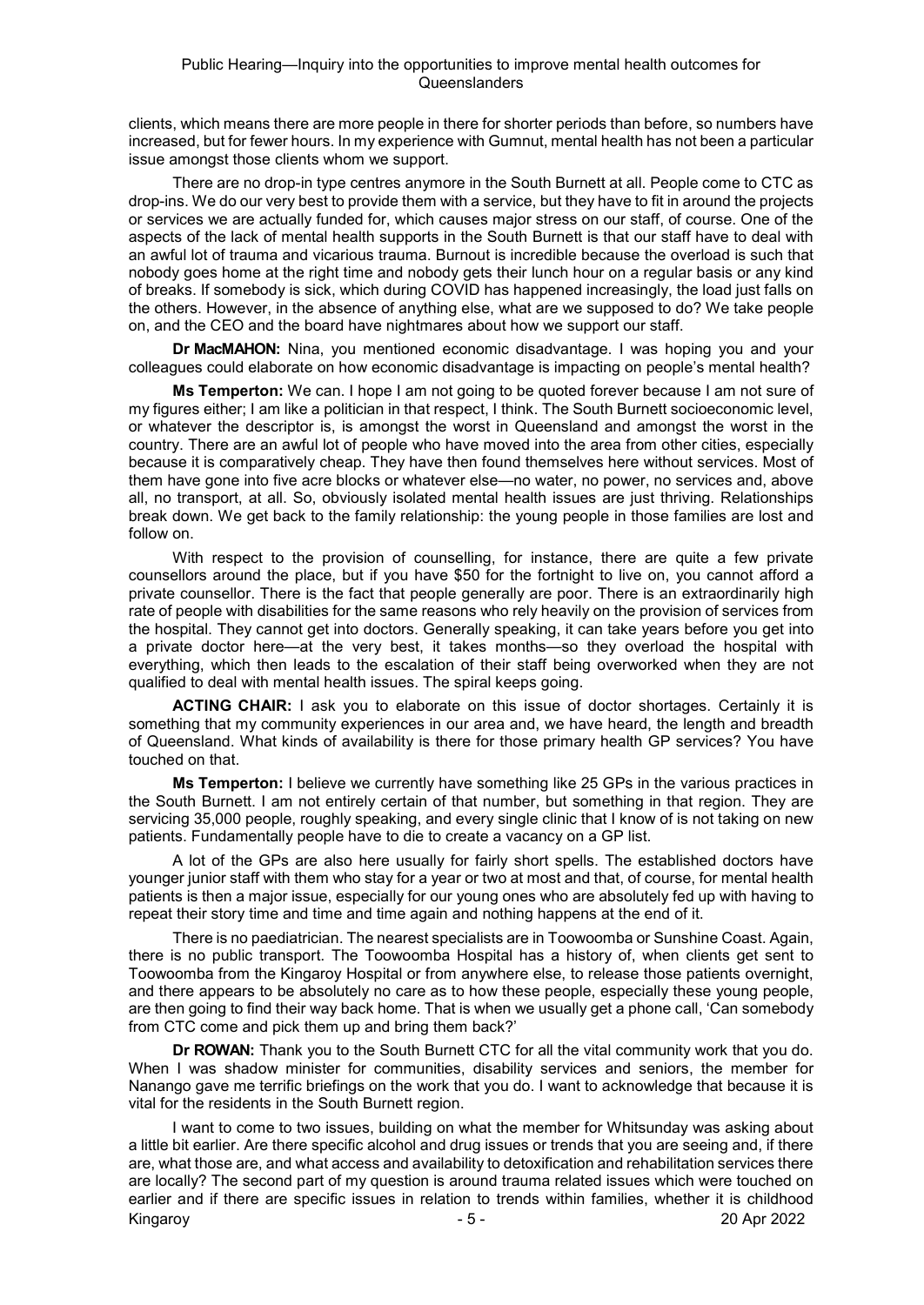neglect or abuse or particular financial stressors or social issues that pertain particularly to the South Burnett region which you are seeing which are underpinning the development of mental health or substance dependency issues?

**Ms Reinbott:** There is not any detox or rehabilitation services in the South Burnett. We have a video showing that they can attend every day for four days to get some support in drug and alcohol sector. We do have one drug and alcohol service that is a community service. Then we have the AODS at the hospital where there is often quite a long waitlist for families and our youth. I will let Nick speak to specifically the trauma in the youth with drugs and alcohol, but we are also seeing parents it is very historical—come into the area. Also, working on our local level alliance, the police have noticed a large increase of drugs and crimes in the area.

**Mr Krauksts:** A lot of the trauma, as Leanne touched on, is that intergenerational family trauma. Especially looking at areas like Cherbourg, there is just so much intergenerational trauma and, understandably, a real lack of trust in services that are trying to support them, or interventional services, across the South Burnett in terms of trends with drug and alcohol use. We see a lot of what I would call maybe slightly less concerning use—like really broadly with marijuana, but then also the more pressing concerns would be amphetamines. Ice, basically, would be what we see most of the time with youth services with the more hard-drug addiction. Again, being able to access services to support them with that is really tricky. We see a lot of people present as a young adult, so we are talking the 18- to 25-year range. We service in the youth services for the older range. They may present to AODS up at the hospital and they are told, 'Oh, we think that Lives Lived Well might be a better fit.' They go to Lives Lived Well and they say, 'There could have been a dual diagnosis approach with this person at the hospital with AODS and the mental health team.' That seems to be a non-existent use at Kingaroy Hospital. There does not seem to be much use of a dual diagnosis policy.

I only found out about a dual diagnosis committee maybe two years ago when my partner worked at AODS in Cherbourg and said, 'Oh, have you heard about the dual diagnosis committee? I had a client attend it today.' I had never heard of it before then and I tried to get a client in on it and was told 'not appropriate'.

The No Wrong Door policy at the hospital really harms people presenting with alcohol and drug issues in the South Burnett. That is not being used. People will present with wanting help with alcohol and drugs. They will talk to them and it results in, 'Oh, look, it is more of a mental health thing. That is not really our service. You need to go and organise a self-referral to the mental health team.' A month later, they go and see the mental health team and they say, 'Mate, you are telling us you have all these issues. Yeah, you are using ice; your issue is alcohol and drugs. You need to go over to Alcohol and Other Drugs.' There are two services. Lives Lived Well do probably the best that they can with their situation, but they are getting more referrals than they can handle and are limited in their services because they are being pushed upon from the public health system.

**Mrs McMAHON:** One of the things that the committee is really looking at is the pressures in relation to workforce. We have spoken about the understaffing at the hospital, particularly in the mental health space. We have this as an issue throughout Queensland. Can you briefly talk about, within CTC with your various different services, what staff and qualifications that you have within your organisation and also whether you employ peer workers or a peer workforce in some of your service delivery.

**Ms Temperton:** We would love to employ peer services. There is no funding for peer workers. We are quite fortunate in that we are seen to be an employer of choice, so we do not have too many issues recruiting support workers for any of our various fields, but it is getting harder; so far it has been manageable. Turnover is a massive issue. As far as disability services are concerned, the amounts that the NDIA are willing to pay for qualified staff are inadequate. They are perfectly happy to have Certificate II or Certificate III workers; we prefer Certificate IV. We assist people getting to those levels, but then quite frequently feel that we are the ones who provide the training and the extra wages, and other agencies are then very happy to take them on, or those workers leave because they can earn so much more as private workers than working for an agency.

We are also lucky that we work with various universities and we get placements, and we try to keep hold of these people, which has been quite successful. However, again it is unfortunately one of those things where those young, fresh recruits stay for a year or two and then wander off to the bright lights of the city. We are a regional area; we have to acknowledge it is not for everybody.

**Mrs McMAHON:** To clarify, in relation to funding, there is no funding for peer workers?

**Ms Temperton:** Yes.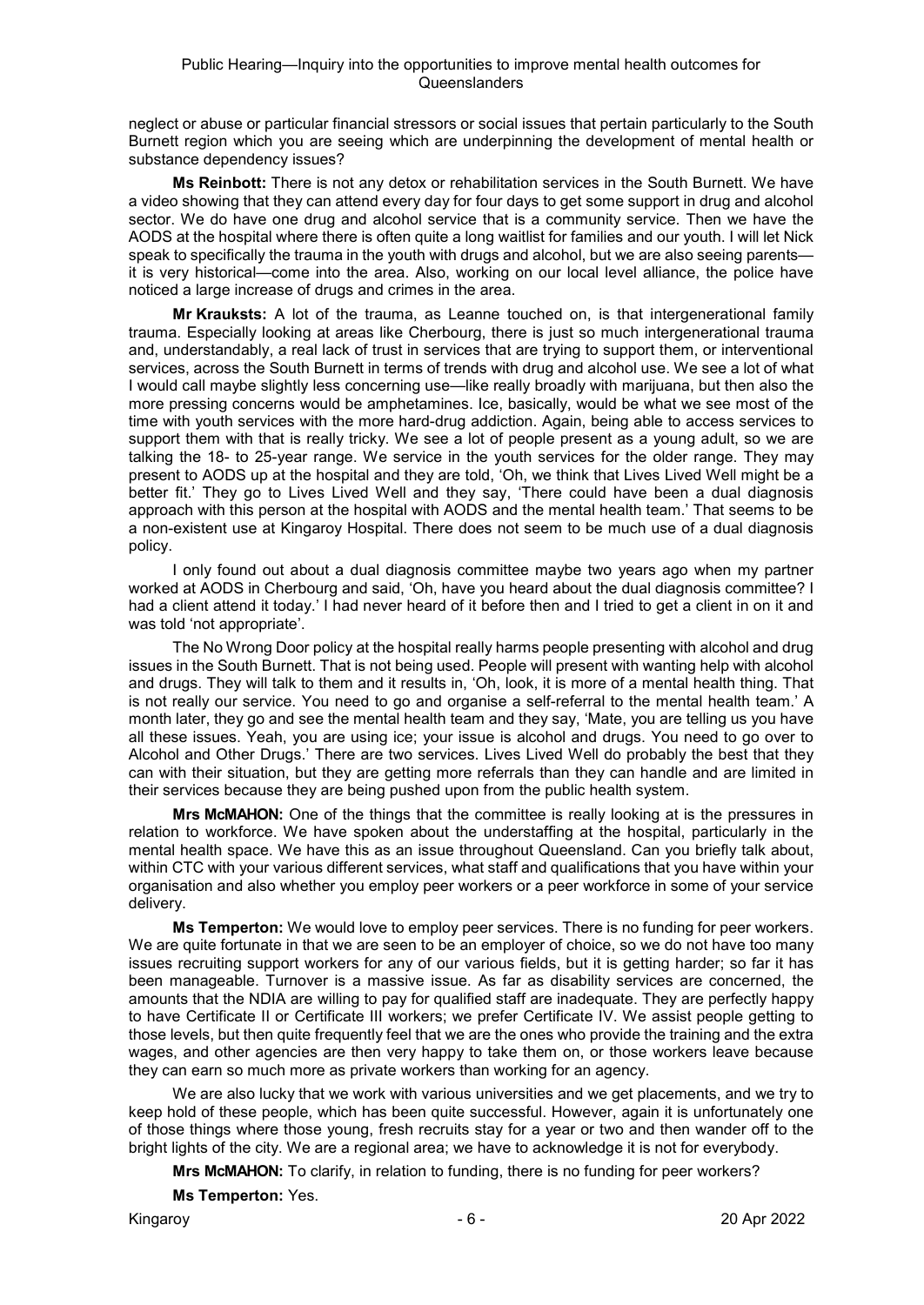**Mrs McMAHON:** Is that tied to the funding models that you have for the delivery of these services that specifically exclude workers who are titled peer workers or would their qualifications be the certificate in peer work?

**Ms Temperton:** We have no funding for any mental health services, peers or professionals or whatever—none.

**Mrs McMAHON:** What about within the youth and homelessness services?

**Ms Temperton:** They are not meant to be mental health workers. They are support workers. They provide all sorts of supports. They can do some soft counselling. Some of them have qualifications, but that is not generally what they are employed for because the funding is not there for a mental health professional.

**Mrs FRECKLINGTON:** I would like to ask Hayden a question. Firstly, thank you. I know that the work you do in resi is incredible. How many of your youth who are in resi have mental health issues on a percentage basis? Are you able to guesstimate for us?

**Mr Mashford:** Out of the placements that we have?

**Mrs FRECKLINGTON:** Yes.

**Mr Mashford:** Let me do the maths.

**Ms Temperton:** There are 17 I think at the moment in resi.

**Mr Mashford:** I thought we had moved backwards a little bit. Either way, it is 15 or 17.

**Ms Temperton:** It is about 17.

**Mr Mashford:** It is a huge amount. I would say 75 per cent just off the top of my head—whether that is depression, anxiety, a schizophrenia diagnosis. There is quite a range.

**Mrs FRECKLINGTON:** If you had a magic wand that you could wave, what would you hope for for the youth in your residential care?

**Mr Mashford:** It would be great if we were not there. It is just better for them to be at home with families in a safe, nurturing environment. A magic wand is for me to be unemployed.

**ACTING CHAIR:** We will all keep hoping for that. Thank you for coming before us today and for your submissions. I have no doubt that your contributions to our hearings will make a difference in the production of our final report. There being no further questions, that concludes this part of today's public hearing. Thank you again for your time.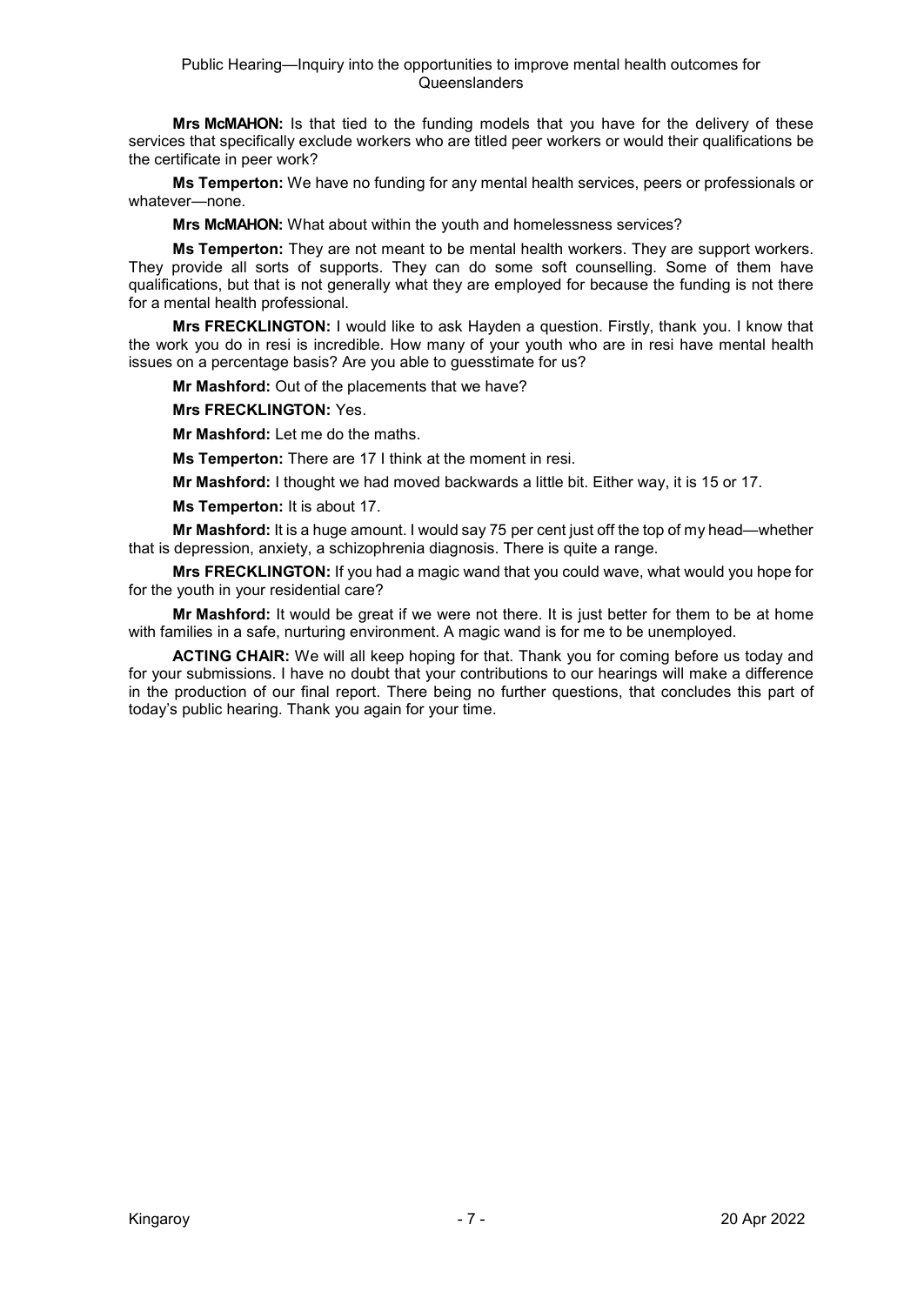# **HAMS, Ms Margie, Youth Mental Health Coordinator, South Burnett Regional Council**

**ACTING CHAIR:** Welcome. I invite you to make a short opening statement and then members of the committee will ask you some questions.

**Ms Hams:** I normally work at the Darling Downs and West Moreton PHN. I have been there for about six years. We started to do a project here in the South Burnett. It started off in one direction and then it changed to a direction where we focused on youth mental health. I have now been seconded to the South Burnett Regional Council as the youth mental health coordinator so that I can transition that project to council because obviously it has that sustainability.

**ACTING CHAIR:** Could you tell us a bit about your day-to-day activities and the mental health issues you see in the community for young people and what the local factors are?

**Ms Hams:** Do you mind if I start right from the beginning and how this all came about?

#### **ACTING CHAIR:** Go for it.

**Ms Hams:** It really all started when the Queensland Country Practice, which is an arm of Queensland Health, did a report on the Kingaroy Hospital. Even though that report focused on staff retention, culture and attracting staff to the South Burnett, one of the recommendations from that was that we start a Kingaroy Stakeholder Consultative Group. That group is made up of the Kingaroy Hospital, the South Burnett Regional Council and primary care. The PHN formed that group and it has been going now for about two years.

We meet probably once a quarter and we are in three working groups. The South Burnett Regional Council focus on liveability of the region, the Kingaroy Hospital focus on staff retention and attracting staff, and primary care is where the PHN sit and we look at gaps in services. We brought on a consultant from Brisbane, Louise Litchfield, and she introduced us to a model called the Jones family. It is a welsh model. Instead of talking in broad terms when we meet with the stakeholders, we developed a family called the Bunya family. We run scenario workshops; we do not just talk. We have all been in those meetings where everyone says, 'Oh, yes. This happens and that happens.' What we do is we make it more personal. We have created this Bunya family and as I said we run scenarios, so it is very personal and it is very focused.

One of the first scenarios we ran was a single mother with her teenage daughter, Lauren and Jan. Jan is a single mum who is 41 years old with no real health issues. She is a little bit overweight but nothing to worry about. Her daughter, though, is obese and bordering on diabetic. When we ran that scenario, we had actors come and play the parts of those avatars. The scenario we ran was that Lauren fainted at the family home on a Sunday afternoon. While her mum was able to rouse her, she still took her to the Kingaroy Hospital for medical attention. What that highlighted was that, had Lauren been admitted to hospital that afternoon, she would have been referred to services and been supported in her journey to get well. However, in our scenario she was not admitted; she was sent home.

That highlighted some things to us. Her mum was new to the region, so she did not have a GP and she did not know where to start and where to find services for Lauren, who is obviously overweight and having all of these problems. That is where the whole project kicked off. It made us realise that there are definite gaps in services for youth mental health in the South Burnett region. That is where it all started.

**Ms CAMM:** Does the South Burnett Regional Council receive specific funding from the state government or the department of communities for youth services or programs? As you outlined before, this was funded through PHN. Are there other funding streams as well that you receive?

Kingaroy 20 Apr 2022 **Ms Hams:** The South Burnett Regional Council did receive a grant for mental health through Queensland Health. I have been able to access some of those funds to do some of the functions in my role while I have been at council. When this project was first formed, we did some consultation with youth in the South Burnett. We did two youth forums—one at the Kingaroy State High School and one at Saint Mary's. We would have liked to have done more, but obviously that is tricky. We had about 50 children aged between 13 and 15 come and do some work with us. We got them to create three new avatars for our family. Because they were not talking about themselves per se but they were creating those avatars and characters for our family, they were very open and honest about what is going on in the region for them. They talked about mental health issues. They talked about drug use. They talked about the things that impact them not being able to access services because they live out of town and there are funding gaps in services. They also mentioned privacy—in that they have to tell their mums and dads they are looking for services. A whole range of things were uncovered through those forums. In my role at the South Burnett Regional Council, the youth made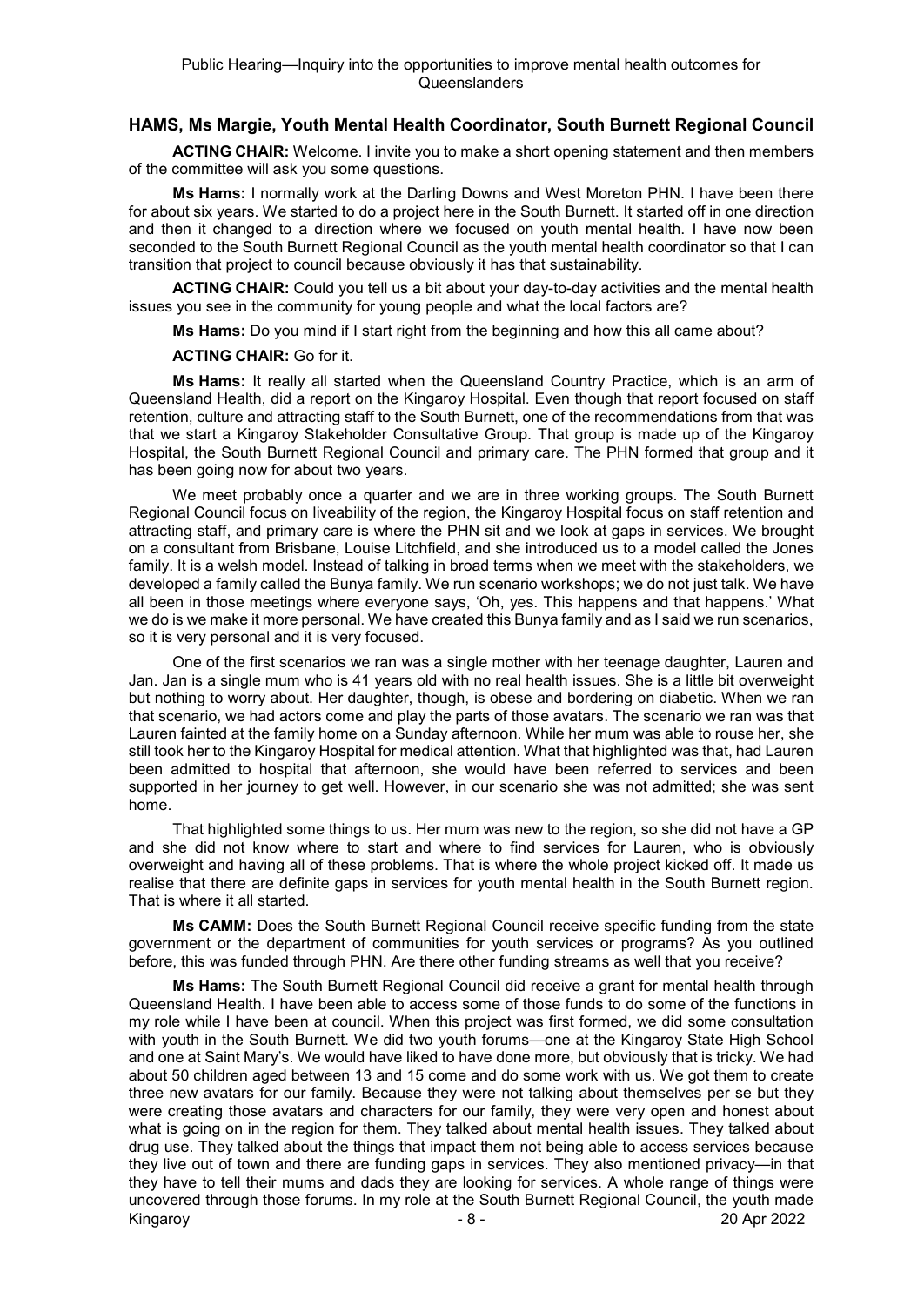some recommendations for youth activities. They highlighted things that they thought would help generally with their wellbeing. I have been able to access those funds to make those recommendations come to life.

**Ms CAMM:** With all of the information you were able to gather through those activities, were you able to go back to Queensland Health and say that there is a greater need? We have just heard from CTC that the need is significant but the services are not there to meet the need, particularly for adolescents. Has there been a dialogue with the council back to Queensland Health to say, 'We do need more'?

**Ms Hams:** I do not know that that has happened. I know council have made a lot of noise about what is going on out here, but I am not sure what has happened formally. I know that the PHN also are very aware of the gaps in services in this region. Even if we had unlimited funding, there would just not be enough. Even attracting people to rural towns is a challenge, and there is no housing here. It is more than just one little thing. It is such a big issue.

**Ms CAMM:** It is complex.

**Ms Hams:** Yes, it is.

**Mrs McMAHON:** I want to have a look at the role of council in this. We have been to a lot of areas throughout Queensland but very rarely does council get involved in the delivery of mental health services. Usually it is limited to just state and/or federal from that general health funding. From your experience working in larger health delivery services, where do you see the role of councils, whether it is regional councils like yours or even some of the larger urban councils? Is there a place for councils throughout Queensland to be involved in this youth mental health space?

**Ms Hams:** I do think they have a great role. Our funding cycle is only three years, but council is going to be here. If things sit with council, they are more likely to be sustained over a longer time. Council have that connection with community. I truly believe it needs to be a community response; it is not just about having services in place for people. It does not necessarily have to be a clinical response. There has to be more at the other end.

**Mrs McMAHON:** Where do you see potential? Within the grand scheme of local, state and federal, where do you see the niche for councils to be involved in the youth mental health space—or just the mental health space more broadly?

**Ms Hams:** Through my role now I have that connection. I suppose through the council I have connection to community groups and non-government groups. As I say, if we can work together; it has to be a more coordinated approach. I think council has that community connection. That is where I think having a role like mine in council—even for a short time—we have made some strides towards assisting young people.

**Mrs McMAHON:** Do you see your role as more of a coordinating role amongst the NGOs that are in your council area? Because they are obviously all delivering various different services, so I guess you potentially have a bird's-eye view of who is delivering what and who is not. Then is it a matter of helping with referrals or what limited funding council has to then fund some of those NGOs as well?

**Ms Hams:** Yes and no. Through my role I have just established a youth mental health oversight group. That is something I think will be significant. We have decision-makers around the table. We have the CEO of the PHN and the commissioning leads. We have people from Child Safety, CTC, Queensland Health, the Department of Education and Catholic education. I feel like we need that coordinated approach, and that is where I see the gaps are. Council can bring people together because they are the council. Even PHNs, while they can do certain things, they cannot do what the council does. The council has that strength and community backing to make sure those things continue on. I do think a lot of stuff should sit with it only because it should be the source of truth. You go to meetings and you hear what people have—because, like you said, everyone is doing their own little thing, but there is no coordination between the groups. I guess somewhere, somehow, there has to be a source of truth so that people can find out where to go and what to do if they are having mental health issues.

**ACTING CHAIR:** You mentioned the Kingaroy stakeholder consultative group and the youth mental health oversight group you have put together. Do you think there needs to be, either in of those groups or in a different setting, more NGO voices into that kind of regional planning?

Kingaroy 20 Apr 2022 **Ms Hams:** The way we have set it up is that—we have groups everywhere—we did do a scenario using our youth avatars and we did invite all the people who work with youth mental health in the South Burnett. It was really exciting because, even though the scenario did not come up with all the answers, it was literally the first time all of our stakeholders were in the same room together.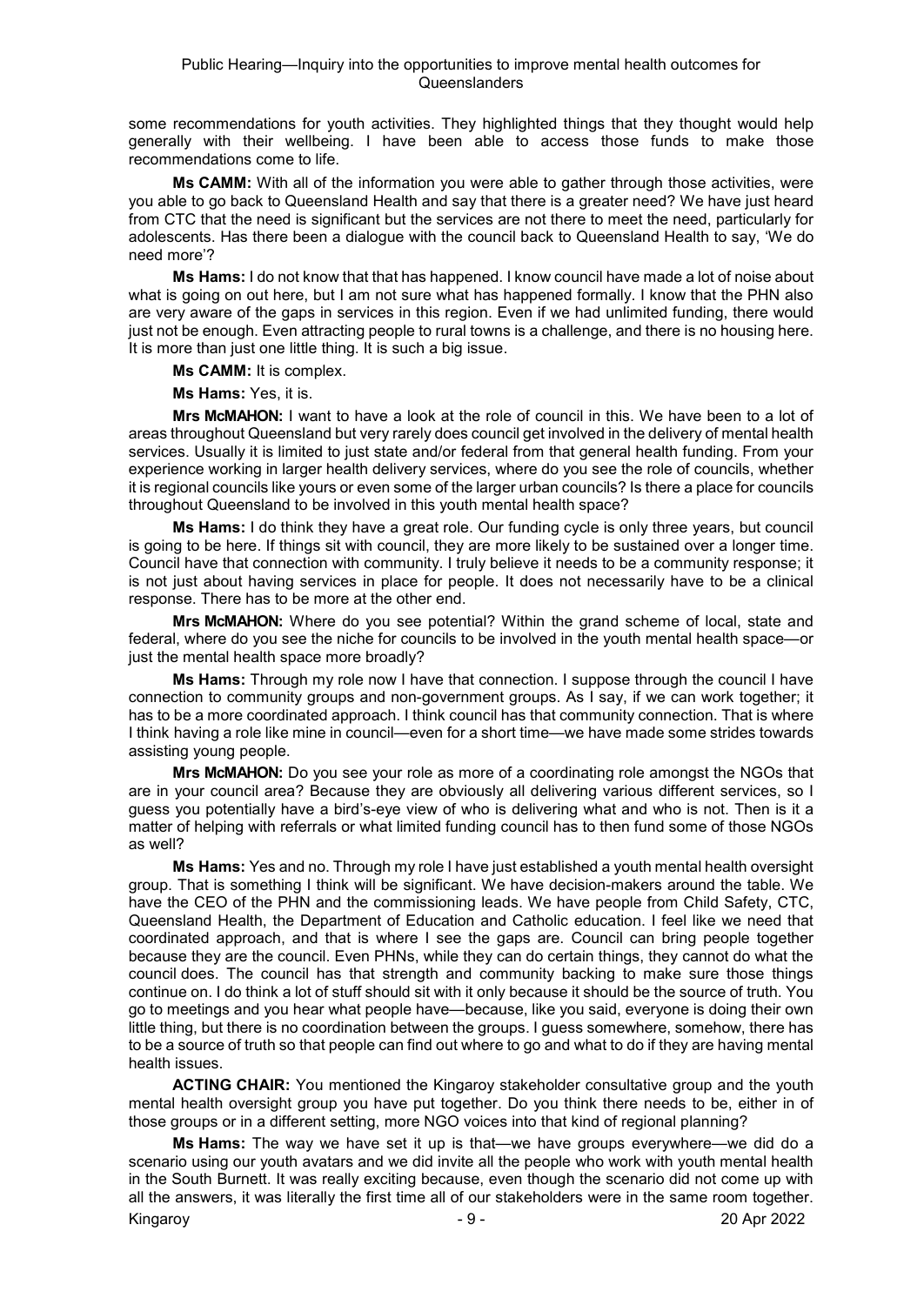We had ambulance right through to the end when they are discharged from hospital. You are right: the NGOs and service providers that provide services that are not always tied into the acute part of mental health do need to be included, but I guess the way we set it up is that in the oversight group we have the decision-makers, like I say, so I guess they are the ones that probably hear the most from NGOs and other community organisations, and they will table those issues they find.

**Dr MacMAHON:** I wonder in your role if you have identified any particular challenges for Aboriginal youth in the region.

**Ms Hams:** Yes, there are transport and remote issues, but we do include Cherbourg and Murgon in all the things we do. Yes, obviously it is a given that they have challenges, as I say, remotely and social challenges et cetera as well. Yes, we are very aware of that. We are trying to be as inclusive as we can be with the work we are doing.

**Mrs FRECKLINGTON:** I appreciate the work you are doing. I have a follow-on question from the member for Macalister's question. Given your experience in the past, I am quite interested in this area where we have such issues around youth mental health in particular—not just youth, but mental health. I think you have already answered this, but is council really the best place for that mental health funding to sit, given that the expertise sits with so many of our NGOs?

**Ms Hams:** I do not know that the funding should sit with council, but I suppose the role of coordination should sit with council.

**Mrs FRECKLINGTON:** The other question I have is: we know that suicides among young people are extremely high in the community, particularly in Cherbourg. I am interested in the coordination that you are leading via council with the Cherbourg Community Council as well, because my understanding is—and correct me if I am wrong—through the coordination approach that you run there is no community youth mental health service dedicated program in Cherbourg. Does your group work with the Cherbourg Regional Council to tie it all together for this region, or do you separate them away?

**Ms Hams:** I have not really worked with the Cherbourg Regional Council. The South Burnett Regional Council has just established a youth council. That has 18 young people, and we have included Cherbourg in that. We have three representatives from Cherbourg who joined our youth council, so I guess that is another avenue where we get an opportunity to hear their views and work with them to find solutions if they identify things in the South Burnett. We are trying to be very inclusive.

**Mrs McMAHON:** What are you hearing from the youth council?

**Ms Hams:** We have only just started, but through the nomination process what we hear mostly is that transport is an issue, obviously, when they are living remotely—because a lot of kids live on properties around the region; they do not all live in town—and having nothing to do. That is the biggest thing. One of the questions for the nomination was, 'What would you change about the South Burnett to make it nicer to live for a young person?' Most of them say they would like more activities for their age group. There is lots to do when you are a kid in the South Burnett, and as adults we think it is a great place and we can always find things to do, but kids of 15 and up—

**Mrs McMAHON:** And that probably really is a council area, working in the provision of community activities and funding those community activities.

**Ms Hams:** Yes. It is funny, but the recommendations from the youth forums that we held—they do not want outrageous things. They want normal things. It is like everything old is new again. They want to know how to cook, how to write a resume, how to dress for an interview, how to put a bit of make-up on. We had two young women ask, 'How do you have a baby?' I am pretty old, so when I went to school we did parenting classes. We actually had a health nurse come in every week for about six weeks and show us how to change a nappy and bath a baby. All those things just do not happen these days. It is a strange time, isn't it? They all have 1,000 friends on social media, but a lot of them do not have one person to whom they could say, 'Hey, I just feel sad today.' Do you know what I mean? It is a strange time.

**ACTING CHAIR:** I think we can let that otherwise unparliamentary language slide.

**Ms Hams:** Oh, I am sorry! I said, 'I just feel unwell.' I am very Australian.

**ACTING CHAIR:** The member for Moggill looks like he is burning to ask a question.

Kingaroy 20 Apr 2022 **Dr ROWAN:** Thank you, Chair, and thank you to the South Burnett Regional Council. I want to ask about the health workforce, because we have been hearing throughout this inquiry that there are specific challenges, particularly in rural and regional Queensland, and particularly for health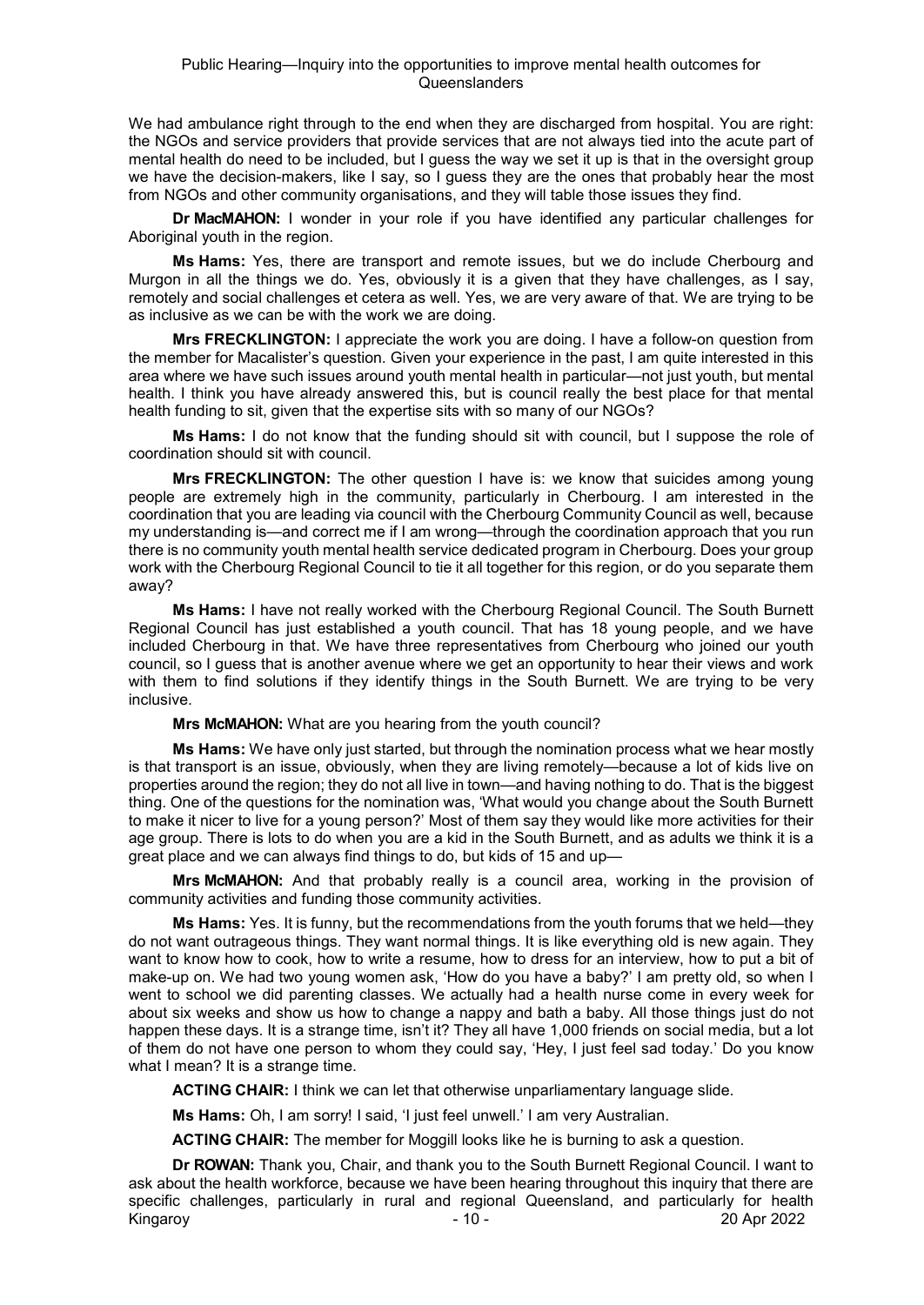professionals. Do you have any advice or suggestions in relation to recruitment and retention in relation to GPs, social workers, psychologists or psychiatrists? There are some models where councils have collaborated with PHNs to provide services in specific areas to assist, augment and enable other service provision without necessarily competing with existing providers. We know there can be some complex sensitivities around existing general practices or other community organisations. Do you have any suggestions around what more can be done to recruit and retain health professionals? Is there any consideration by the South Burnett Regional Council to collaborate with PHNs or other levels of government to provide niche services in particular areas?

**Ms Hams:** It is such a big issue. If I put my PHN hat on, I think we only got two registrars in the South Burnett this year so we are dreadfully undersubscribed in registrars.

**Dr ROWAN:** Is that with the GP training program?

**Ms Hams:** Yes, that is your GPTQ. South Burnett is lucky: we have the Long Look Program. I do not know if you know what that is. The Long Look Program is through Griffith University. We have an opportunity where medical students can come to the South Burnett and stay for 12 months rather than a six-week rotation, so they become part of our community. I do not know what the answer is to staff retention. I always think there is real merit in a grow-your-own workforce. You could give people an incentive to come to the country, but I do not know if that would be sustainable either. Like I say, housing is such an issue as well. Even if we had unlimited resources, where would they live? It is just such a problem. I think our South Burnett Regional Council is very open to working with the PHN. We have established a good relationship through that stakeholder public consultative group, so I think that is probably a good solution. I do not know what the answers are as far as staff retention and attracting people to the South Burnett.

**Dr ROWAN:** Subsidised housing potentially, professional training opportunities?

**Ms Hams:** Yes.

**Dr ROWAN:** Are there programs for assisting spouses to get employment as well?

**Ms Hams:** That is another thing. Maybe the South Burnett Regional Council, with that connectivity to community—I know that through the South Burnett suicide prevention working group we have some funding to start a young professional social group, and that is something I am working on as well. When I look at places like Goondiwindi, when they have young people come to live there or to train there, they stay. I think it is because they have that amazing connection to community right from the get-go and I think they are really embraced, whereas South Burnett is not quite. It probably was a couple of years ago, but we have had a big turnover in staff at the hospital. GPs are getting old, they are all starting to look at retiring, so it is going to be a real problem in the South Burnett in the future. We really need to find a solution. We need to act quickly.

**ACTING CHAIR:** We hear over and over that homegrown is the only way forward for regional communities that is sustainable. If a young person grows up here in Kingaroy and they want to train in an allied or health support role, whether that is aged care or as a social worker or perhaps even as a psychologist, what are their pathways? What do they have to do or what is available?

**Ms Hams:** They will obviously have to go through to uni. We work with RMEA and SQRH, which is Southern Queensland Rural Health. It is called Aspire to Health. We have training days for year 10 students who come out and have a go. They have all the allied health workers there and it is like a speed dating thing. They go around and they talk to the allied health workers and do a scenario. They do plastering, they do some sutures and they put in a drip. It is a good, fun day. So I guess more days like that, because they do talk about the pathways. They discuss that you do not just have to go to university and you do not need an ATAR of whatever. They talk about other ways around getting to where you want to go. Maybe it will take a little bit longer, but days like that are certainly beneficial and I guess more things like that in the South Burnett would be great.

**Dr MacMAHON:** After listening to you and the previous session, it sounds like isolation and transport are two big issues. What would be your recommendations around transport and helping people get to where they need to go?

Kingaroy - 11 - 20 Apr 2022 **Ms Hams:** It is so tricky here because it is a big region. It is not as simple as just having a bus. You could run buses from Nanango or Blackbutt, but then it is a problem for people to get to Nanango or Blackbutt. CTC are an amazing organisation and they have cars and they have transport. They can only use their transport for CTC programs though. We could look at partnering with organisations like that which have access to transport. Building those relationships is so important. The South Burnett Regional Council are putting in a tender for a resource infrastructure grant. We have already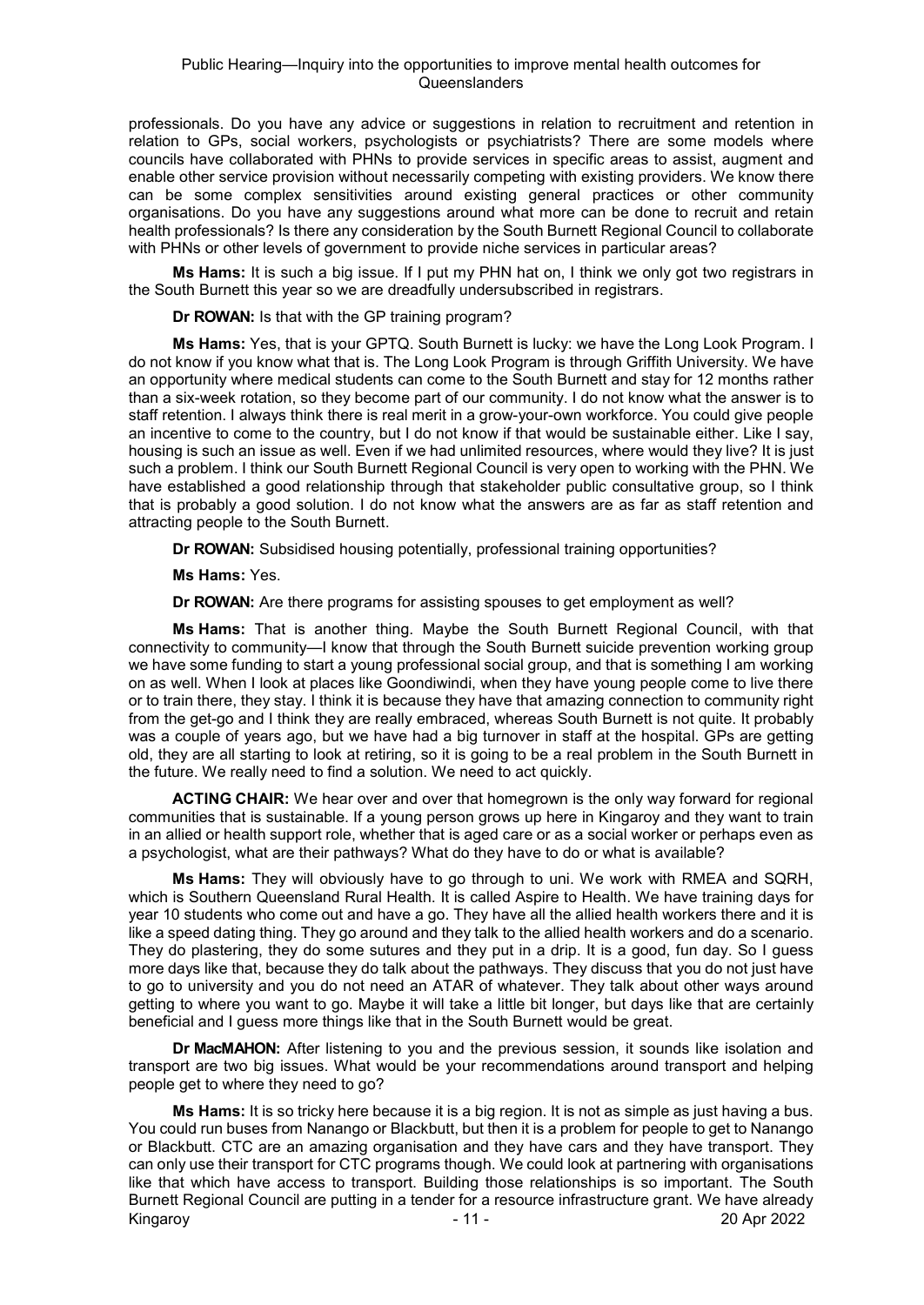talked to the CTC about partnering with them. They are such an important player. In terms of transport, I cannot think of any other solutions. I have thought of asking RSLs because they have a courtesy bus. I do not know. It is such an issue. The thing is that not everyone lives in town.

**Mrs FRECKLINGTON:** Margie, thank you for your frankness in your answers. This may be outside your current role, but I know you have had so much experience with the PHN. Your PHN is Darling Downs and West Moreton so that covers roughly this area. What percentage of that PHN funding would go to mental health?

**Ms Hams:** I would have to ask someone but I am happy to find out for you.

**ACTING CHAIR:** You can take that on notice.

**Ms Hams:** Okay.

**Mrs FRECKLINGTON:** That would be wonderful.

**Mrs McMAHON:** Our information says that last year you held a South Burnett Health and Community Services Expo. Could you tell us a bit about the genesis behind that, what came out of that day and what lessons were learnt going forward from your point of view?

**Ms Hams:** Again, from the youth forums, we heard the kids say that they did not know what was available in the South Burnett region. I hear that often in meetings that I go to. People are not aware of what others are doing, which is fairly common. We hosted that event last year and we had 55 exhibitors. We had a meet and greet at the end of the first day and we had 75 people attend the meet and greet, which was amazing. It was good for our first go. The council are not very good at marketing so next time we need to have a better marketing plan for the community. The uptake from service providers was really good, but there were not as many community members as I would have liked.

#### **Mrs McMAHON:** Who was your target audience?

**Ms Hams:** It was young people but it was all community members. It was at the town hall in the main street of Kingaroy and was held on a Thursday and Friday. We wanted people to just walk past and come and meet service providers, and we also wanted service providers to have an opportunity to meet community members.

**Mrs McMAHON:** Do you have a relationship with your local high schools in terms of potentially hosting those kinds of days during school?

**Ms Hams:** It was tricky with the high schools. We did invite them to come along but it was hard because it was in November so it was a terrible time of the year. They were all in exams and it was towards the end of the year. Next time we do it, we will try to do it at a different time. We also need to think about what we can provide for a younger audience. We did have service providers who had walking aids and we opened it up to all of the community. It was not targeted enough at youth so we have to look at doing something like that. I put out a survey after the event to all of the people who attended, and I can say that 100 per cent of the people said they met a service provider they did not know existed in the South Burnett so that was pretty good. The networking amongst themselves was pretty good, and they all want to do it again this year. We will have to look at doing it again. I did learn a lot from that event.

**ACTING CHAIR:** When I was researching for this hearing and I looked on the council's website, I was really impressed by the compiled lists of services that you offer for the region. I do not think my own local council would have such extensive googleable resources for people to see numbers and services, so I do congratulate the council on that. I was really impressed with that. I want to change tack a bit. In your roles both currently and at the PHN, what can you tell us about the impact of stigma when it comes to people identifying themselves as needing support for their mental health and then seeking that support here in the South Burnett as a regional and rural area?

**Ms Hams:** You would say it was more prevalent here because we know each other. There is always the risk that if you go and see someone you will be seen by somebody you know when you go in. Stigma is a massive issue. Even the young people through those forums identified that as an issue, so it is obviously something. I know the PHN commissions services for some group sessions just for physio and things like that—but even that was tricky. It is different in the city. I am not being awful, but I do not want to be in a session with the lady from Woolworths. I do not want her to know that I have a heart issue, for example. It is tricky in a country region, and I think that has to always be considered whenever you set up any sort of service.

Kingaroy 2022 - 12 - 20 Apr 2022 One of the recommendations from the youth forums was to create a youth hub, like a safe space. That is something we are working towards at the South Burnett Regional Council as well. Again, it has to be a space where young people can feel comfortable to go and not feel like if someone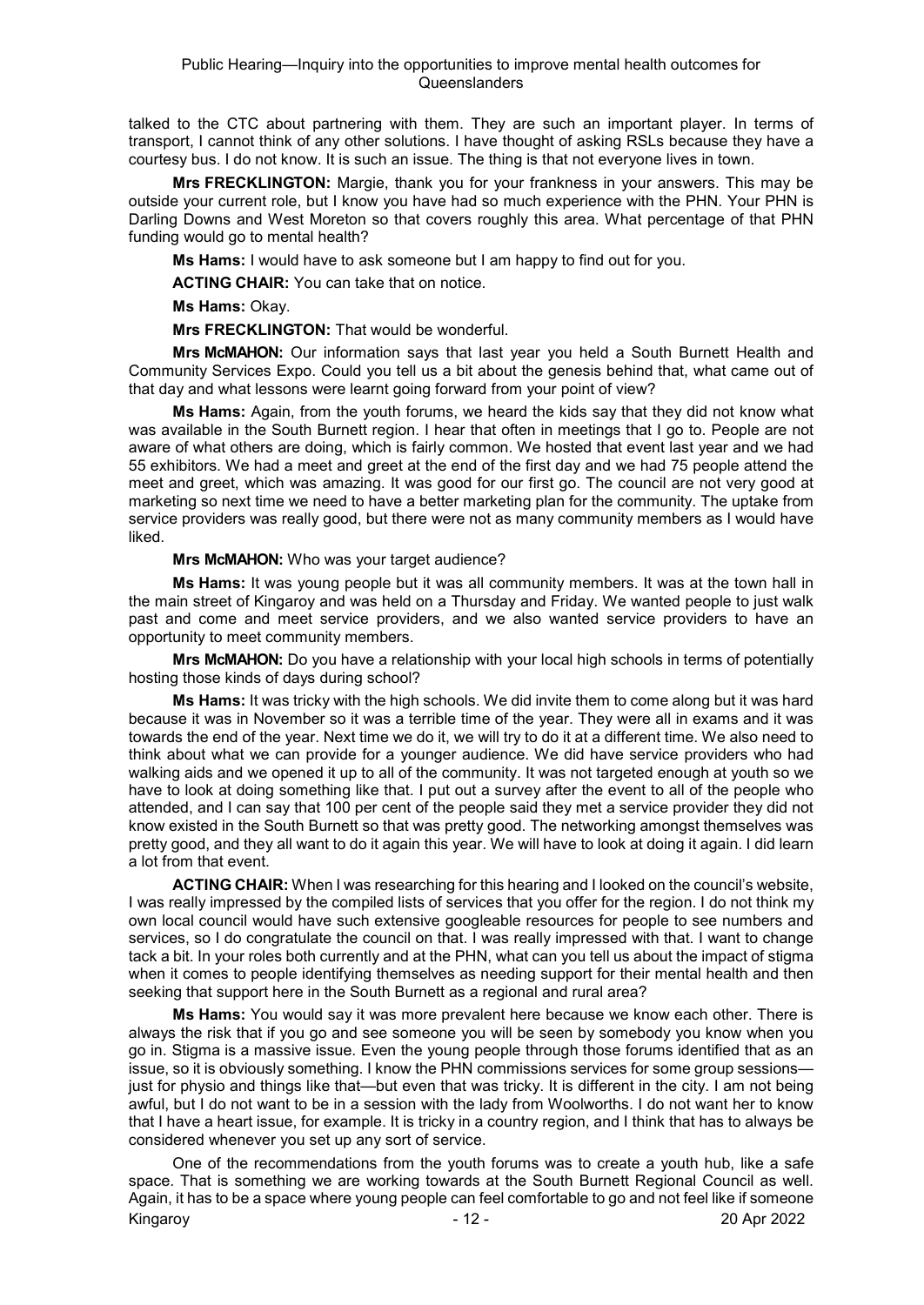sees them go there it is just because they are unwell. In thinking like that, we have to focus on mental wellness. When you talk mental health, it does not necessarily mean mental illness; it is keeping young people healthy and well before they get to that point.

**ACTING CHAIR:** We certainly heard that in some of our other regional travel. I am thinking of a particular service provider in Hervey Bay who talked about almost having to disguise the services that are designed to support people's mental health. They have to make them about something else in order to get particular cohorts to attend them. I think they were especially referring to men. Do you see that there has been any generational change in people's willingness to talk about mental wellness?

**Ms Hams:** Out here in the country, there are the farmers and the men who are proud and are deemed as being strong and tough. I guess it is always a problem out in the regional areas to break down those barriers. I know a lot of work goes on to try to do that. If you look at the suicide rates and the things that are happening out here, obviously it is still a problem.

I used to work at Medicare Local and we would do a men's health roadshow. I used to host it at Mitre 10 in the trade section, and men would go to that. Ours was actually the second highest attended in the whole region because men would go to something that was at Mitre 10. They would sit and have a beer and a sausage and talk but you have to tailor it to the people who need it. One size does not fit all. It is funny because something that will work in Nanango will not work in Kingaroy. There is not a blanket approach to mental health.

**Dr ROWAN:** Is there anything specifically that can be done in schools, particularly within the South Burnett region, to reach out to at-risk youth but also at the other end to strengthen those who are doing well? It is a combination of identifying, firstly, youth who need some specific mental health support or who might have some emerging drug or alcohol issue and, secondly, youth at the other end who are doing pretty well and then strengthening their resilience.

**Ms Hams:** We have identified that too. Even when we created the avatars with the young people, we asked, 'What does well look like?' You do not want to base everything on someone who is not well. What does well look like? What does healthy and happy look like? Again, it is almost like everything old is new again. Education is the key to a lot of the things that are happening here, and it is about starting when they are young. You cannot wait until they get to that point. You have to get into schools when they are younger. We talk about teaching year 10 students safe talks or mental health first aid so that they can be a mentor to the younger classes. Things like that are valuable. You do not want to target people who are unwell; you want the ones who are struggling to be mingling with the people who are doing well so they learn from each other.

**Dr MacMAHON:** Where would you direct LGBTIQ youth who might be facing mental health issues?

**Ms Hams:** That is an interesting question out here. I am not sure. I do not know if you have heard of the Red Ant Round-up Medical Conference. It is held biennially out here and it is something I organise through the PHN. That is one of our topics for next year. It is a tricky thing. Doctors are not always across all of that as well. Educating the GPs is probably the first thing. We do have a young lady on our youth council who has that as a particular interest so we will be looking to her for some direction with that. I know the schools have groups and things. That one is tricky. It is not new but we are the Bible Belt. All I can say is that we recognise that that is a gap and we are planning to educate our health professionals on how to work better with young people who identify with that.

**ACTING CHAIR:** There being no further questions, we will take a break and resume at 12.45. Thank you for coming in today. We appreciate your candour and your breadth of experience.

**Proceedings suspended from 12.13 pm to 12.45 pm.**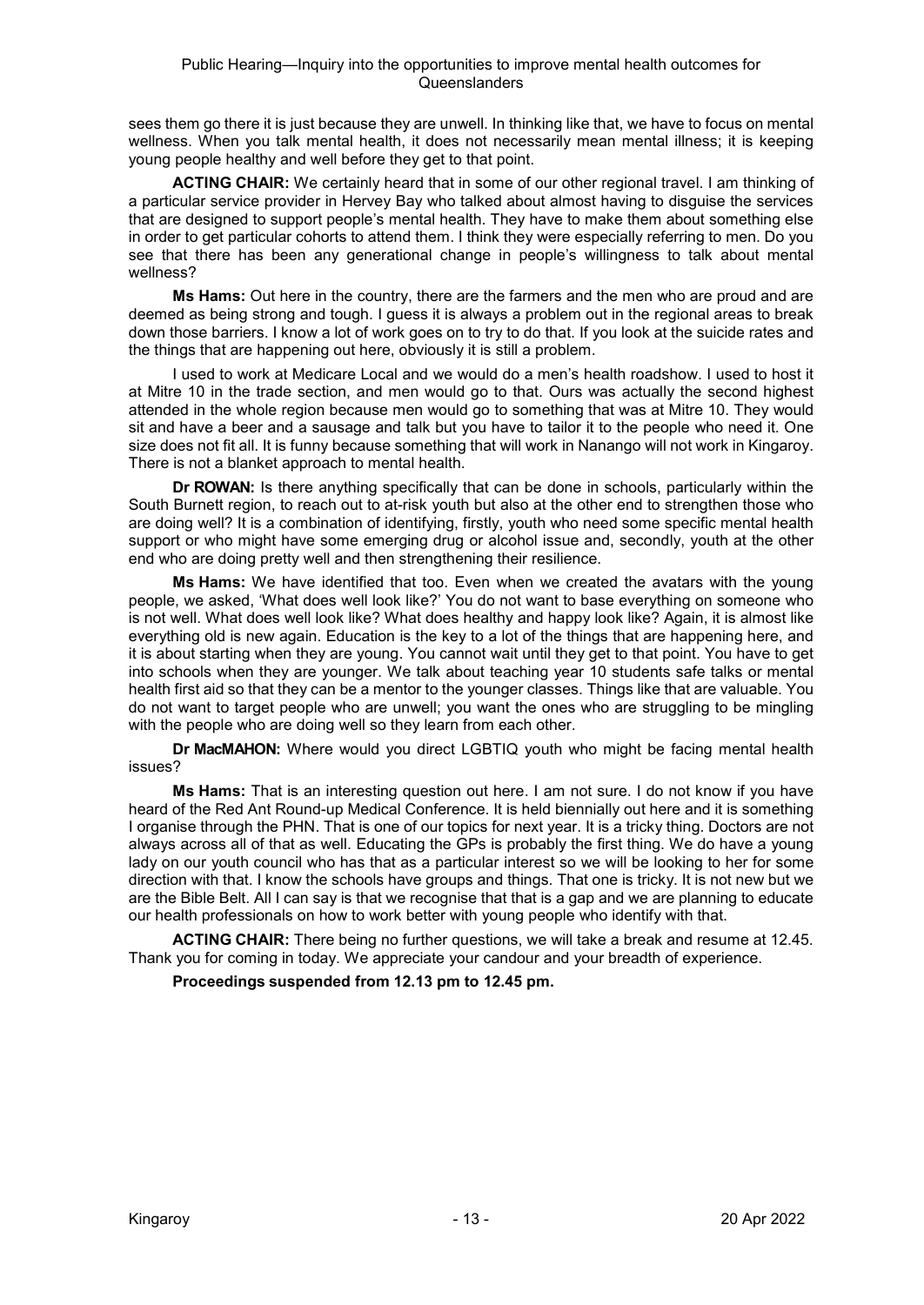# **MARTOO, Mr Damien, President, Kingaroy Chamber of Commerce & Industry**

# **SANFORD, Mr Michael, Counsellor, Principal Practitioner and Director, Bunyarra Counselling and Mediation**

**ACTING CHAIR:** Good afternoon. I will invite you each to make a brief opening statement and then we will have questions from the committee.

**Mr Martoo:** Thank you for giving us the opportunity to speak to you here today. The Kingaroy Chamber of Commerce & Industry has been going deeply into mental wellbeing and mental health services within the region over the last 12 months through direct impacts to our chamber through people who have suicided. I myself personally lost my own son just before Christmas to suicide. This is a really important opportunity for the state government to see the impact mental health is having on not just the community but the business community as well and the flow-on effects into people's personal lives. It just does not stop immediately after you lose your child. This is a forever issue now not only for me but for my business community and my entire family. Whatever we can do, whatever information we can give to this committee today that they can take away and form some policy to improve the accessibility for people with mental health, not just suicide but all mental health in the regions especially, will be a benefit to everyone.

**Mr Sanford:** Similar to Damo, I would like to thank everyone for making the trip out to the South Burnett today. It is a great privilege to have all of you make that trip. I know it is a big time commitment for with everyone getting around at the moment to do these investigations and seeing where the barriers may exist.

Like Damo said, I work across both the private and business sectors. One of the biggest barriers we see in small geographically isolated communities like Kingaroy and the extended South Burnett is access to mental health services and the ongoing support that people need. I think it is a really great opportunity for all of you to be here today to hear our voices and get a feel for what we are facing and seeing on a daily basis.

**ACTING CHAIR:** I will begin by just letting you know, Damien, how very sorry I and every member of the committee is for your loss, so take your time today. I also want to flag that this inquiry has been designed as a trauma-informed inquiry. Should you find yourself feel vulnerable or in need of some extra support following your participation in the inquiry, Amanda from the secretariat can give you some information about services you can access. The last thing we want is to come in here in our investigation trying to support Queenslanders' mental health and leave mental health impacts in our wake, so please be aware of those opportunities should you need them.

I am going to ask the member for Nanango, as your local member, to start off with any questions. I know that she is a strong advocate for services in the region.

**Mrs FRECKLINGTON:** Thank you very much, Acting Chair. Can I as well put on record our community's sincere condolences to you, Bron and your family in relation to your loss. Thank you very much for the advocacy you do not only on behalf of the business community but the people of the South Burnett.

If I could start by talking about a positive that the Kingaroy Chamber of Commerce has put in place. Damo, I might get Michael to talk to this. In relation to how the Kingaroy Chamber of Commerce has supported the business community through your Smile program, could you give the committee a little bit of information in that regard?

**Mr Sanford:** Absolutely. If I can take you back a bit to the foundation of Smile. In 2020, as everyone is aware, we had the lovely word COVID make its way to Australia which impacted the business community significantly across the whole nation. I was very fortunate to be approached by a local company called Stanwell, who at that time had a lot of intermittent workers. We had back-to-back outages. We had families who were isolated for seven to 12 months at a time. There was an individual there—and it grew to a bigger party—who stated that we need to look at additional services rather than our standard EAP.

As a lot of you would be aware, face-to-face contact, relationship rapport, gets outcomes. If you expect someone who is in a challenged state or facing barriers to pick up a phone, ring a call number, get put on a waitlist and call back two days later, the successful outcome of that is not overly great. So we developed a program that initially started in the power industry and mining sector which put people on the ground. It saw an increase from 1.4 accesses a month to up over 40 accesses a month.

**Mrs FRECKLINGTON:** To clarify, is that just for this region?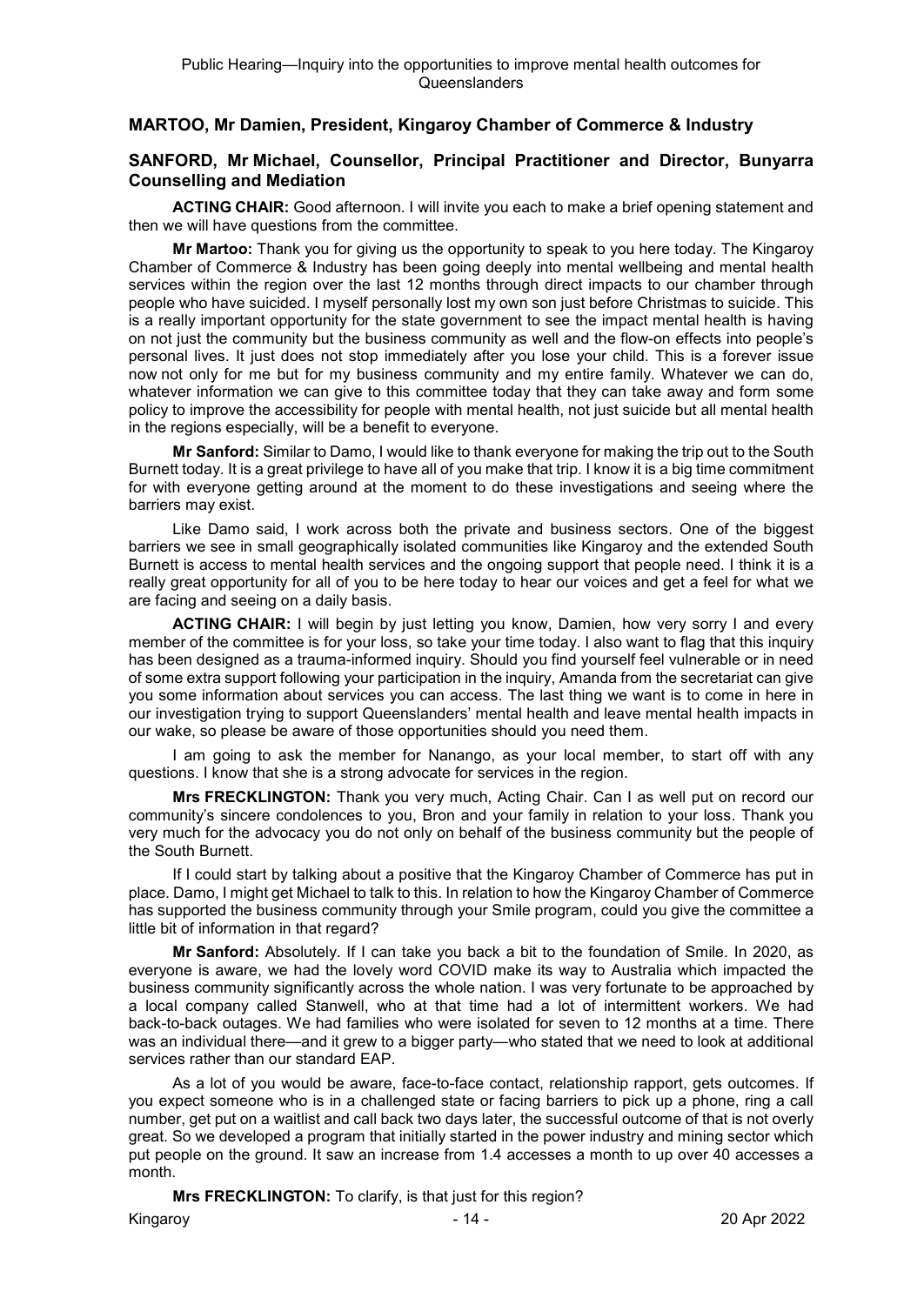**Mr Sanford:** That was just for this region on one site. We had almost 90 accesses in one week by putting a face-to-face counsellor on the ground, whereas the week previously they had zero accesses to any of their offered supports via telehealth services. It was very clear right from the get-go that face-to-face service in rural, remote and regional areas works. We always joke that country folk love relationship building, but it is genuine. It is true. Those who work in the mental health sector know that traditionally the demographics that are being reported are not welfare, not child safety: we are looking at everyday workers, students, tradesmen and farmers who are taking their own lives and struggling with mental health. These are often the ones who do not have the capacity to reach out and get support because they are normally working 12- to 14-hour days. They cannot get into town. They cannot drive 100 kilometres to access support. There is also a pride factor in reaching out and going to get these supports too, so a lot of this support is about reducing stigma and creating education.

We did training with the staff about awareness and response. I can safely say that, two years from that initial program, it is going stronger than when we initially started post COVID or the initial pandemic. We are seeing an increase still after two years of uptake. I was really fortunate that Damo saw what we were doing out at the mines. Unfortunately, there was an incident with one of our local businesses. A staff member who had tried to access EAP was put on a waitlist and unfortunately took their life before the EAP called them back. The chamber approached me at that time and said, 'We need to look at making a change. Tell us about what you're doing. How can we look at implementing that?' I will not go into it stage by stage because Damo can really sell that better than myself. I am very much about why we do this. I am very passionate about it.

What I can safely say is we launched a program called Smile at the start of last year which the family who lost their son is an ambassador for. They came along. As part of that we had over 100 businesses attend our initial launch for that practice. We have since been able to roll out education across all of these businesses around what is mental health? What is wellbeing? How do we respond to it? Where are the supports? What happens when critical incidents still occur? The uptake has been phenomenal because it is not just about education: it is about where do we go when things do not go right; being able to provide that resource to business owners around who to call and what to do.

Ultimately, it has saved lives. I can tell you right now that for one company alone we have done five suicide interventions where there was a plan and everything in place for that afternoon. That is just one company. Across all the broader companies in this area I cannot even begin to fathom how much work we are doing. Traditionally EAP for us is like parking an ambulance at the bottom of the cliff. They respond when the incident has occurred. The current system out here is not resourced to handle the uptake of the mental health challenges we face on a daily basis. This is about developing strategies we can target in a community capacity to try to achieve an outcome before we even get to the edge. It is about removing that cliff altogether and having that pro-active response.

**ACTING CHAIR:** If I could just ask you, please, Michael, to break down for us a little bit how that is different to what you provide to a conventional EAP service. How is that experienced on the ground by people who are accessing that service?

**Mr Sanford:** When you ring the number you get the same person every time. When we work with a business we do not provide a 1300 number: we provide a direct mobile for that caseworker who is supporting that business. For example, as a counsellor we have to access supervision every month, and ringing someone to have that is one of the most horrible experiences I will have ever as a practitioner, because there is nothing more uncomfortable than exposing your vulnerability on challenges to a different person every single month and having to relive the trauma of what you may be experiencing in your role to a different person every month. When you have a relationship and rapport, it makes opening up and discussing situations that much clearer and that much simpler.

What we have established working with these businesses is that I might have a relationship with a particular company. If there is a challenge they call me, I answer, we respond, we get an outcome, hopefully straightaway. I will happily admit that my colleagues and I have been registered as an EAP provider. We removed ourselves from that after knowing we get referrals 48 hours after a person has disclosed there is a serious condition or a serious situation occurring. They have either taken action or they have been able to resolve it. There is no point having a wait time. It is about the right response at the right time to get the right outcome.

Kingaroy - 15 - 20 Apr 2022 It is about you knowing me. There is a stigma about counsellors, psychologists and psychiatrists. People avoid us because we are the weird ones you talk to and expose everything to. It is about removing that title. In your role as an MP you want people to know who you are, what Ali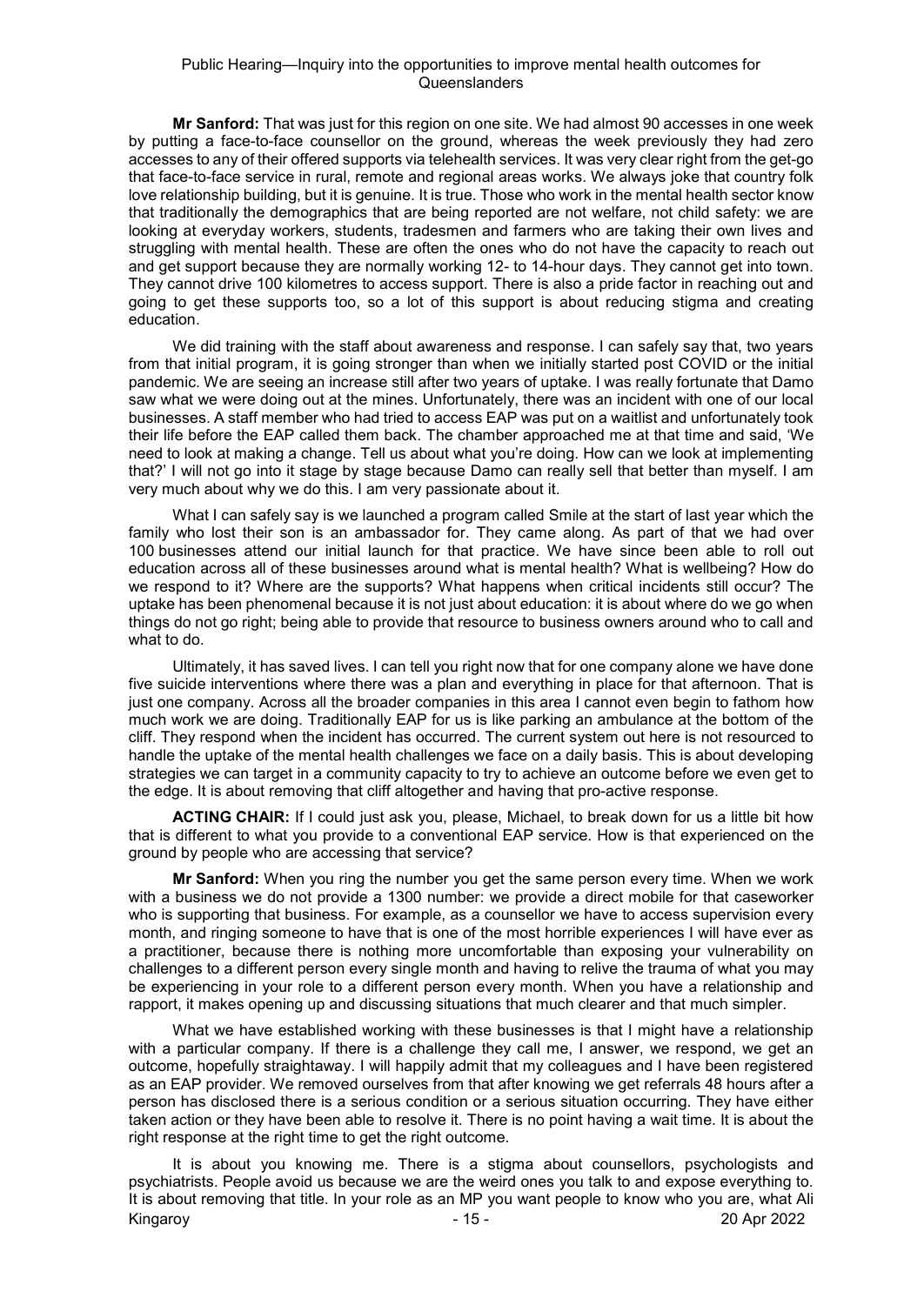can bring to her community. It is exactly the same as what we are trying to do. We are trying to remove the barriers that are our labels as practitioners and going, 'I'm Michael and I'm here to help you. This is my other practitioner for the business. They're here to help you.' It is not a referral to a psychologist. It is not a referral. Most of the time we are not even doing referrals.

I am sorry, I should step back. I am on the ground in most of these businesses on a weekly basis. For example, after I finish here today I am off to Brisbane, up to Rocky, up to Townsville and back, because they are the businesses I support. Rather than wait for things to get bad, I will go onsite for one to two days and I will be present. I will engage people on their level in the place where they feel safe and secure because we know that is where the outcomes are. For example, I feel nervous coming here and talking to you today because this is outside of my comfort zone. I can guarantee that if this was in my office there is already that power imbalance because you are coming to a place where your comfort does not exist. Knowing that people feel comfortable in their workplace, that is the best place to get results because we are there engaging them on their level where they feel safe.

**Dr MacMAHON:** Thank you both for being here today. We heard a little bit this morning about the economic impacts of poverty and unemployment, but on the other hand it sounds like you are facing people who are overworked and really struggling. I wonder if you could unpack a little bit about what the business and industry community is facing here that could lead to mental health issues.

**Mr Martoo:** Yes, absolutely. Obviously COVID is a major contributor. I think before that it was the 10 years of drought this region faced. Whilst it does not directly impact business, it comes from a second tier where the agricultural community is not making money, then they do not spend money, so we are seeing people tighten their purses and that sort of thing. Coming off the back of COVID now is the increase in costs, the inability to get staff, the overworking of staff, staff being out of the business because they are close contacts for up to six to eight weeks. It just keeps rolling on.

This keeps exacerbating. Then when a consumer comes in and starts abusing a business owner or a staff member, who is generally a junior staff member, for not being quick enough in serving them, that starts escalating. You are concentrating on running your business and providing a service and then you have this on top. You are not sure whether your overheads are going to increase today and then exponentially to 30 per cent tomorrow, and the quote you have just given to someone is now going to be 100 per cent more because the cost of that piece of steel has gone up 60 per cent overnight—this is what we are facing. You might think some of the strongest people can handle this, but it is getting to the point now that we see this really targeting business.

In the last CCIQ Pulse Survey 65 per cent of respondents said that either themselves or someone in their business is struggling with mental health. That is huge, and that is across the state. I chair the Wide Bay-Burnett regional policy committee for CCIQ and I sit on the policy board. To hear that from businesses across all sectors, whether it is agriculture, the food service industry or a car dealership—it is everywhere. People are feeling insecure about their jobs as well. They are asking, 'Am I going to have a job because we cannot get stock in?' They take that home as well. We talk about people with little money, but these people are earning anywhere between \$60,000 and \$200,000 a year. They are still suffering because of the uncertainty they face.

**ACTING CHAIR:** Could I ask you about the role of your local Chamber of Commerce in supporting the community's mental health here? What initiatives have you embarked on in that space?

**Mr Martoo:** This is where SMILE came into it, when an executive member's staff member suicided. We decided right there and then as a chamber, after we had done some strategic planning, that our role is not just about business; it is also about community. Everything we do has to support the entire community.

Kingaroy 20 Apr 2022 When we introduced SMILE—and Michael was a big part of that—the first step we took was to introduce the NICL training. It was called Notice, Inquire, Connect and Link—NICL. We put that out free of charge to our members. We got some extra funding through our RRR and now we are extending that out to the wider community. That was the start of businesses saying, 'Okay, I have a responsibility as a manager or an owner to make sure my staff is okay.' We saw from that initial round of training that small to medium enterprises were ringing service providers saying, 'Hey, I have this young man here who is spending all his money. He is an apprentice. I think he's doing drugs. Can someone come in and talk to them?' That one initial contact onsite has kept that young person off those substances, he is saving his money now and is continuing his job so he can finish his apprenticeship. These are the small steps we have taken in that area.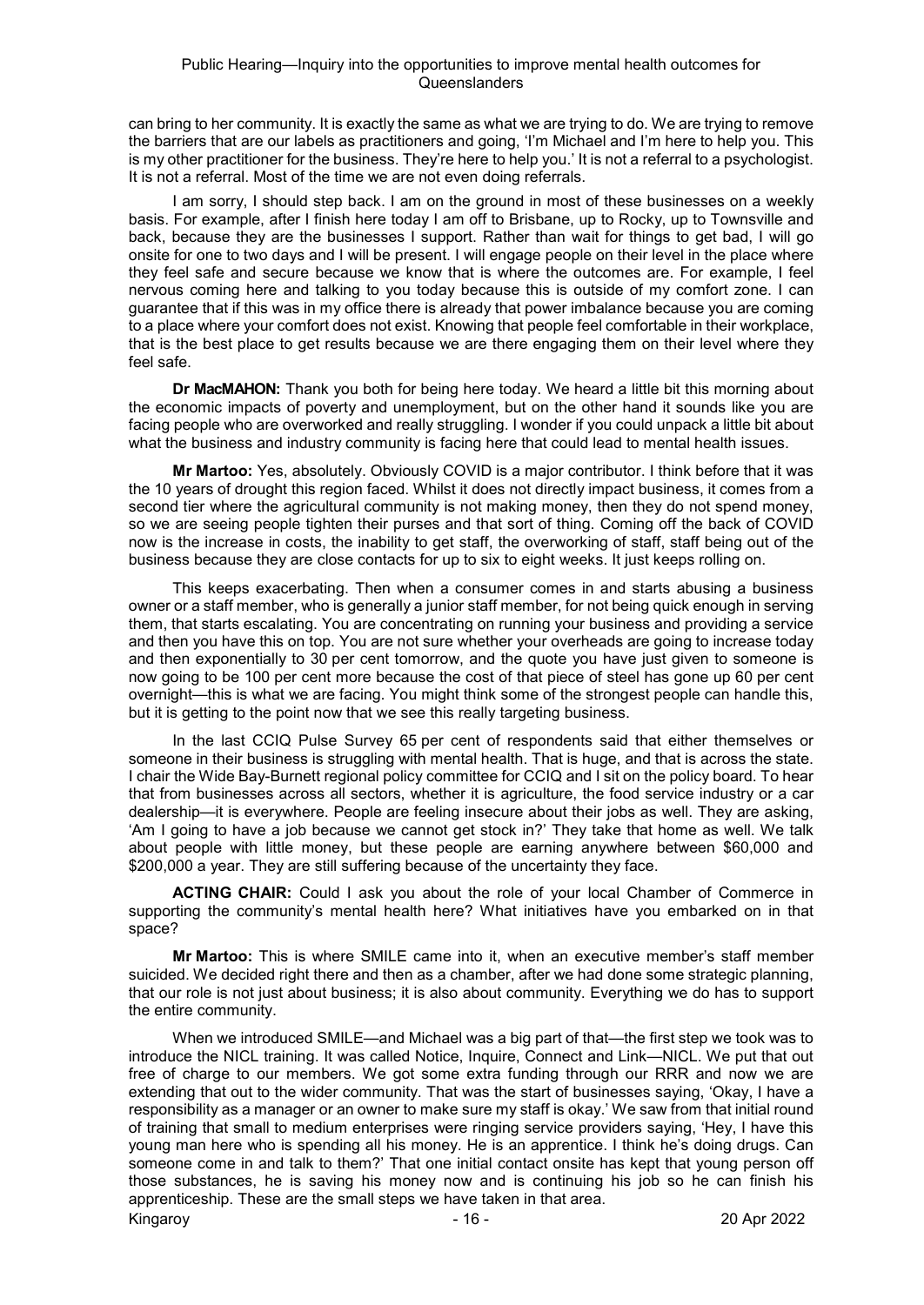As the Kingaroy Chamber of Commerce we have now partnered with CCIQ; the Mental Health Commissioner, Ivan Frkovic—and he has been a really big ambassador for this program—and Maree Adshead from the Small Business Commissioner's office to send this out statewide through chambers of commerce. It will come under the umbrella of SMILE—and NICL is one part of SMILE, as well as walk-and-talks and mentor programs. Then other chambers can add their own ideas to it.

Our next step in this is setting up a fund—this is probably the biggest part—so that if a business owner has someone who needs trauma counselling straightaway, they will call a service provider in the region. The service provider will attend that trauma counselling and they will send the chamber a bill. We will pay it because money seems to be a real hindrance. No matter how much people earn, they think, 'Who is going to pay for this?' They do not have to worry. They are then in the system. On a personal level, we have seen that once you are in the system you can access services more easily. That is our next step: setting up that fund, and I think we are about three or four weeks away from doing so.

That is where we are at currently. This is being done by volunteers. We are all business owners working in our own business and now as a volunteer organisation we are implementing this slowly over time. We see a benefit for it. As Michael said, we hope we can be the safety net at the top of the cliff, not the ambulance at the bottom.

**Mrs FRECKLINGTON:** Hopefully we can get the SMILE program right across Queensland. I would really like to ask you for a professional's point of view about the provision of mental health services based here in Kingaroy, be that issues around paramedics and the wait time or the provision of services in our local hospital.

**Mr Sanford:** You probably hear complaints all the time about Queensland Health and the mental health services that are provided, so I will not ramble on too much about that. I will give you some specifics that have caused a lot of challenges for me as a practitioner. It was only about a month ago when a business in town reached out to us because they had a suicidal employee. Upon arriving at the workplace, they had already started harming themselves with a knife. They had a plan in place and everything in place to carry out their act of suicide. We rang triple 0 and sat with the client.

We got a little bit distracted in terms of the time because we were obviously de-escalating, supporting and ensuring safety at that point. Two hours had gone by and a paramedic had still not responded. I rang triple 0 again and was told that the likelihood of getting a paramedic there to deal with the suicidal client was pretty well non-existent at that time. They asked if I, as a private practitioner, could please transport them to the closest emergency department myself. Anyone who is in that industry would know it goes against all ethics, policies and procedures to transport a client, but that is the level we were at. That client was discharged within an hour of being at the hospital and was straight back into the same situation upon being discharged.

In another case I had noticed a young female apprentice at work who appeared to have some kind of injury behind her clothing due to what looked like fluid leaking through her work pants. Upon further investigation with the female nurses, she had actually hacked significant wounds into her legs that morning before work and had planned to suicide either at the workplace or on her way home from the workplace that afternoon. We called triple 0 and were fortunate enough that an ambulance did attend that site that day. She was transported back to Kingaroy at which point we were told there were no mental health staff onsite and the likelihood of getting someone to come and assess this individual was very low. At that point they had to do a phone assessment for that individual. They asked her what the likelihood was that she would commit suicide. Her reply was, 'If I say I'm going to do it, what's the outcome?' They replied, 'We will look at keeping you in for further support.' She said, 'In that case, I'll do whatever I have to in order to get out of here and I won't hurt myself,' to which they said, 'No worries,' and they ticked a box. Both myself and the doctor who was on at Kingaroy Hospital that night were obviously in a little bit of disbelief due to the horrific injuries. All they could do was treat the physical injuries and release her, which again puts duty of care back onto me as a treating practitioner.

**Mrs FRECKLINGTON:** Does the doctor have to sign off on the release to leave hospital though?

**Mr Sanford:** The doctor was overruled by the practising physician from the mental health team.

**Mrs FRECKLINGTON:** The mental health team is not based here in Kingaroy?

**Mr Sanford:** Correct.

**Mrs FRECKLINGTON:** That is based—

**Mr Sanford:**—out of Toowoomba I believe.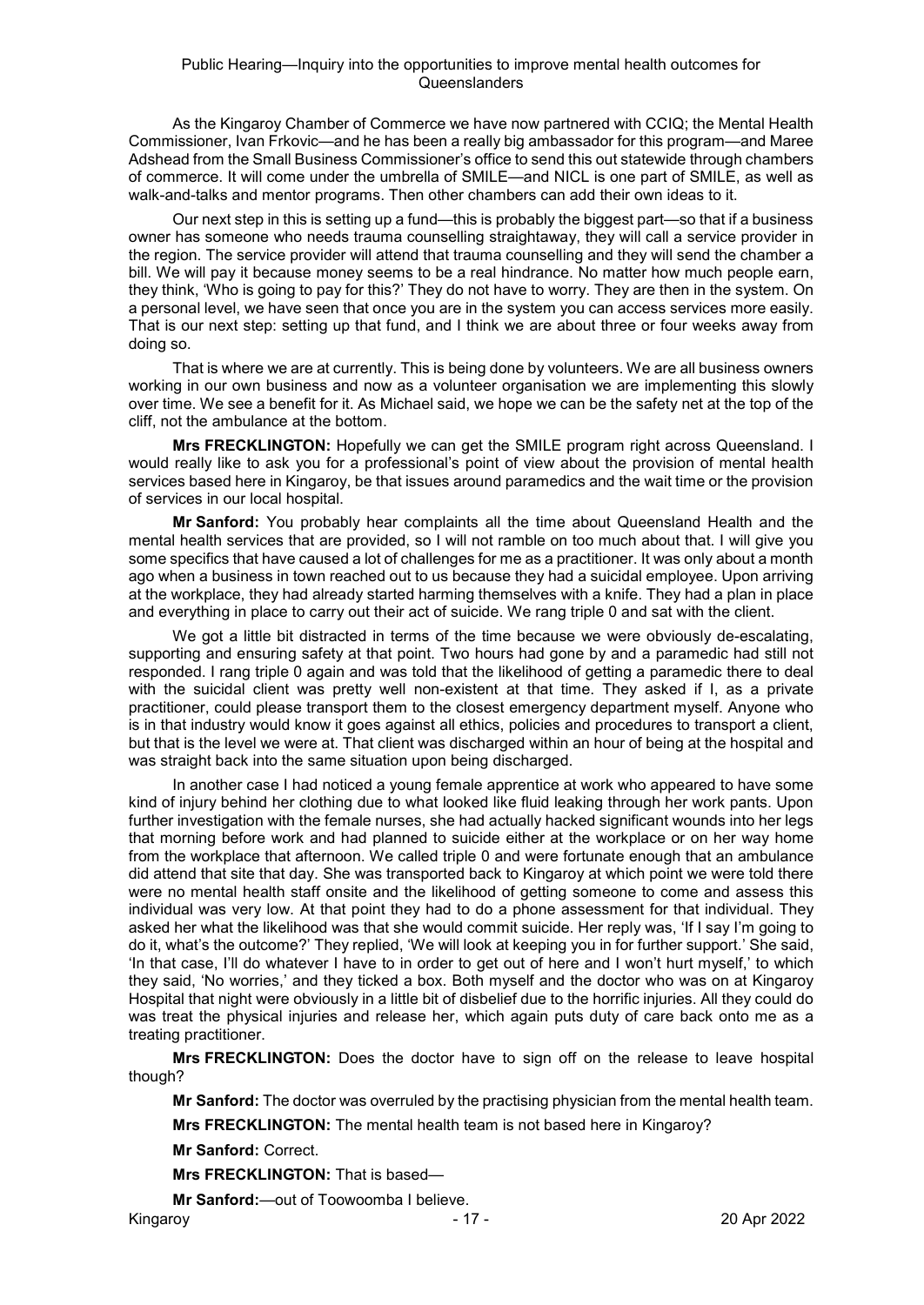**Mr MOLHOEK:** Is it fair to say also that under the Queensland health system if someone says, 'I want to go,' or convinces the doctor they are okay to go, they cannot hold them, either?

**Mr Sanford:** That is correct. They physically cannot hold them against their will. Part of the system that we are struggling with now is that the community is educated on being able to exit that system because of the fear of what is to come afterwards. The problem in that situation is we have a statutory level system such as Queensland mental health that does not actually exist. Again, for private practitioners, we take the risk of burning out private supports because there is literally no-one else to respond to it. I believe there are three staff who are fully employed at Queensland mental health for Kingaroy. At any one time in the past six months there has been only one person on due to COVID, illness, burnout—for whatever reason—

# **Mr MOLHOEK:** Vacancy.

**Mr Sanford:**—vacancy. It has made it very challenging. As a private practitioner I can spend seven to eight hours of my time trying to support a client there because there is literally no-one else who will support them for a mental health issue.

**Mrs McMAHON:** In that vein, through the private system, through the workplace or through the public system, if someone has been assessed as needing admittance as an inpatient and the assessment supports that, what does that look like for a local here? Where would they be going as an acute patient?

# **Mr Sanford:** Toowoomba.

**Mrs McMAHON:** Generally what does that look like in terms of the impact if Toowoomba is the closest inpatient bed?

**Mr Sanford:** Obviously we have displaced people being relocated to Toowoomba. The problem is we do not even have the opportunity to look at what supports can be put in place if that person does go there. Part of the language we are seeing in hospitals is a lot of that negative language around, 'If you go there, these will be the challenges you will face.' It is almost like we are talking clients out of receiving the support that could potentially be beneficial for them. Do not get me wrong; sometimes institutionalising or putting someone in a situation can obviously escalate and create a further problem, but when we have such high suicide rates in our community it just worries me sometimes that we are going to miss the next person who could become another statistic.

**Mrs McMAHON:** In this committee we often hear about the 'missing middle', that is, those who need more than just GP support or localised counselling support but do not need hospitalisation in terms of being an acute patient or taking up a bed. In a regional area like Kingaroy or South Burnett, what would a facility or service look like that catered to that missing middle? How would it need to function, who would it need to be staffed by and what role do you see for a peer workforce?

**Mr Sanford:** I think we have done the peer workforce previously with PHaMs, which is that Personal Helpers and Mentors program that I believe was pretty successful. Again, we are only targeting a certain demographic of people; we are targeting the people who normally are not at work, the people who have the capacity to go to services such as CTC, who spoke this morning. What you will see from the different services is that CTC will give you a good cross-section of the individuals who are either referred or mandated to attend an NGO. One of the gaps that we are missing are those farmers, employees and students because a lot of the time these individuals are not seeking that support and are not able to engage with a program like PHaMs.

I cannot give you a quick fix. I think mental health has become so large across the whole nation that we need to look at going back to grassroots. During COVID and previously we looked at how can we become the most efficient at delivering services, which actually removed people from the ground. Instead, we went to phone based, back-to-back sessions and, in doing so, we removed connection which is when a lot of the issues started coming up.

**Mrs McMAHON:** If we had the magic bucket of money and said, 'You can have a facility that is not a hospital but provides more support than you can get from your GP,' what would that look like here? What would it be catering to? How would that be structured? How would someone access it?

Kingaroy 20 Apr 2022 **Mr Sanford:** I would like to go 10 steps further back and instead of looking at an institution, look at a service that is on the ground, engaging with people on their level before they get to that point. When we know that people are already struggling, engage with them in their early struggles. Do not engage with them when it is already at that point of snowballing into such a large situation. I would be looking at putting social workers, psychologists, counsellors plus peer support workers on the ground in some sort of central hub, a place where people can reach out and go but a place where those practitioners reach out back. It is not just relying on people to come to the support; it is looking at the support going to the people.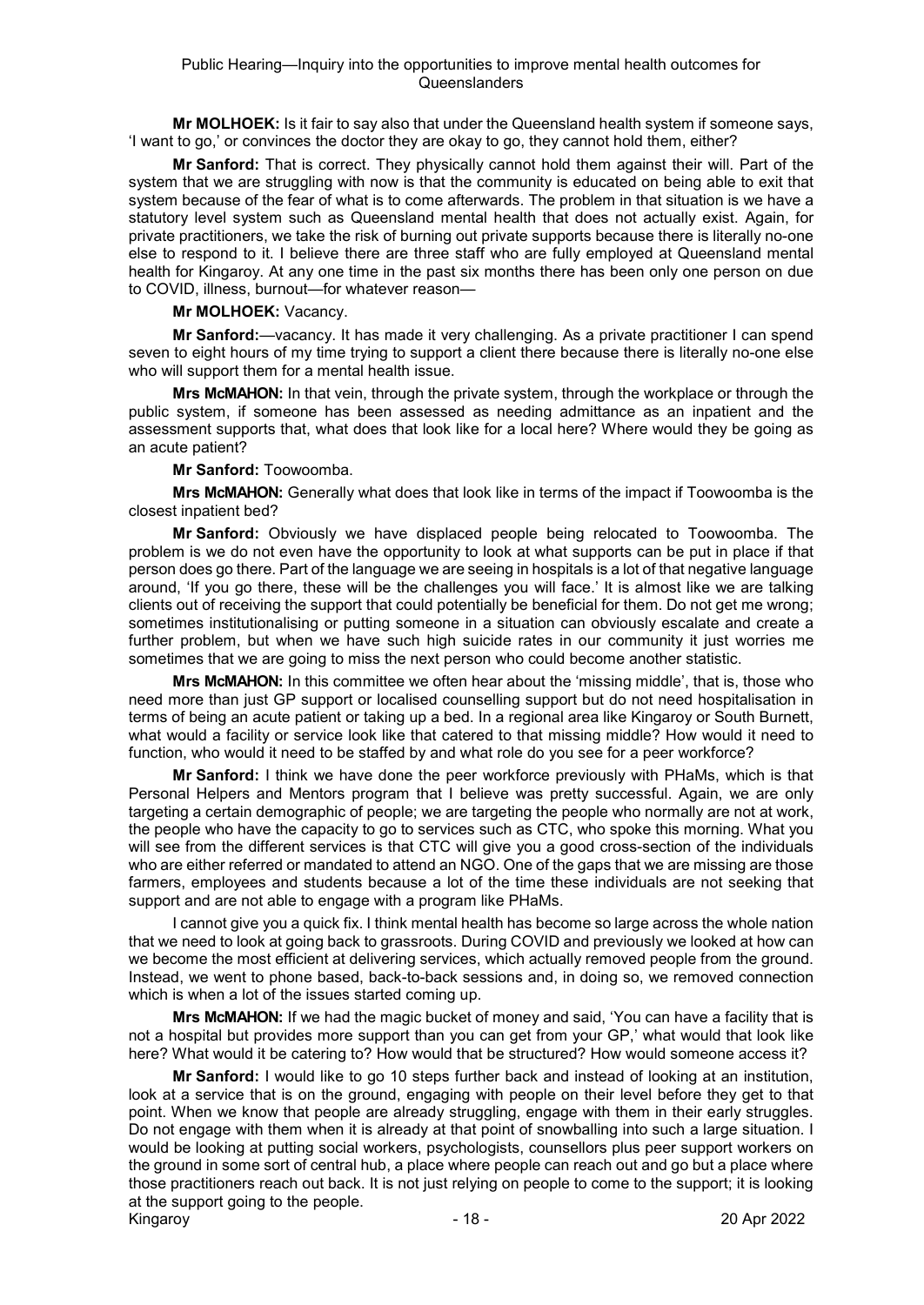**ACTING CHAIR:** We certainly heard a lot about the importance of those reaching into community services in the course of our travels across Queensland.

**Mr MOLHOEK:** Are you aware of Ryan's rule?

**Mr Sanford:** I am aware of Ryan's rule, yes.

**Mr MOLHOEK:** On that occasion would it have been appropriate to have raised that?

**Mr Sanford:** Absolutely. The problem is we cannot coerce or influence a client to make a decision. Ultimately when they are put into a situation where maybe it is not ideal for them and they are already feeling frightened, it is already a challenge to educate people to say to them, 'If you're not feeling great and you think you're a risk to yourself, you need to tell us,' when the people they are meant to tell are saying, 'If you tell us you are at risk, this is going to happen.' I hope that answers the question.

**Dr ROWAN:** I wanted to follow up from the member for Macalister because I think that this is a really important point about identifying that missing middle. What I mean by that is we had a psychiatrist who said to us that not all suicidality is as a result of mental health disorders or harm and that suicidality really needed to be treated as a stand-alone, specific condition. When it comes to areas like Kingaroy where you might have a farmer with financial stressors or there might be a relationship breakdown or unresolved grief or a uni student who do not pass an exam—all of those people can suddenly go from seemingly in a situation where everything is okay to being in an acute crisis situation.

How do you have that early identification and immediate intervention based on that sort of model across all of those demographics? There could be a farmer who is 60 years of age to, at the other end of the spectrum, a uni student who is 18 or someone who has had a relationship breakdown. How do you have a service in the South Burnett that is engaging across all of those demographics and having that early identification and then immediate intervention to give them the support and, as the member for Macalister said, where does that sit? Then how does it coordinate with other services? If you take someone like that and you immediately put them in hospital into a mental health ward, there can be a traumatising experience from that as well.

**Mr Sanford:** Correct. It all comes back to whatever is set up, created, implemented, it needs to be from a purely proactive approach. It cannot be reactive and responding to an incident or a negative outcome. It is about getting out and developing relationships early on. All the success we have had has been because people feel comfortable and trusted to say, 'Look, I have had a really crap morning. This is how I am feeling about it. What can we do?' Putting a simple practice or some kind of therapeutic response in place for a minor challenge is a lot simpler than allowing that situation to escalate and snowball for six weeks because they were not sure where to go or what to achieve.

My apologies; I will try to make sure I stay on track with what you are saying. For me, it has to be that the person or the program has to be out there with the people. Too often we are trained as practitioners to sit in our office because the most effective and efficient way to work is one person after another comes through that door and we do whatever we can to get as many people through, but ultimately if we can have more people on the ground and have them out in the community seeing the farmers, seeing the workers, seeing the students, you are straightaway creating a connection or a network for where they can reach out to should times get tough.

**Dr ROWAN:** Are they embedded in schools, community organisations, Rotary, farmer organisations, the business sector?

**Mrs FRECKLINGTON:** Who employs them?

**Mr Sanford:** That is going to be the fun debate. Absolutely, it certainly is not easy.

**ACTING CHAIR:** This is the \$64,000 question.

Kingaroy 20 Apr 2022 **Mr Sanford:** You will get every NGO and service under the sun come to you and say, 'Give us some money and we can change the world.' That is not always going to be the case. I have worked for the NGOs locally and they do absolutely amazing things, but unfortunately there are always going to be grey areas when it comes to contracts and funding. I cannot give you the exact answer for it. I know at the moment there are a lot of us who are busting our butt, to put it nicely. I know for our business already we have given up \$20,000 worth of free services to the South Burnett already for the year, responding to crisis in community, doing some sort of response because there is nothing else that exists. Because you are out and about, because you go to all the different activities, people see you. I always make a joke that people know me as the bald-headed bogan counsellor of the South Burnett, but at least they know me. If they know someone, they reach out.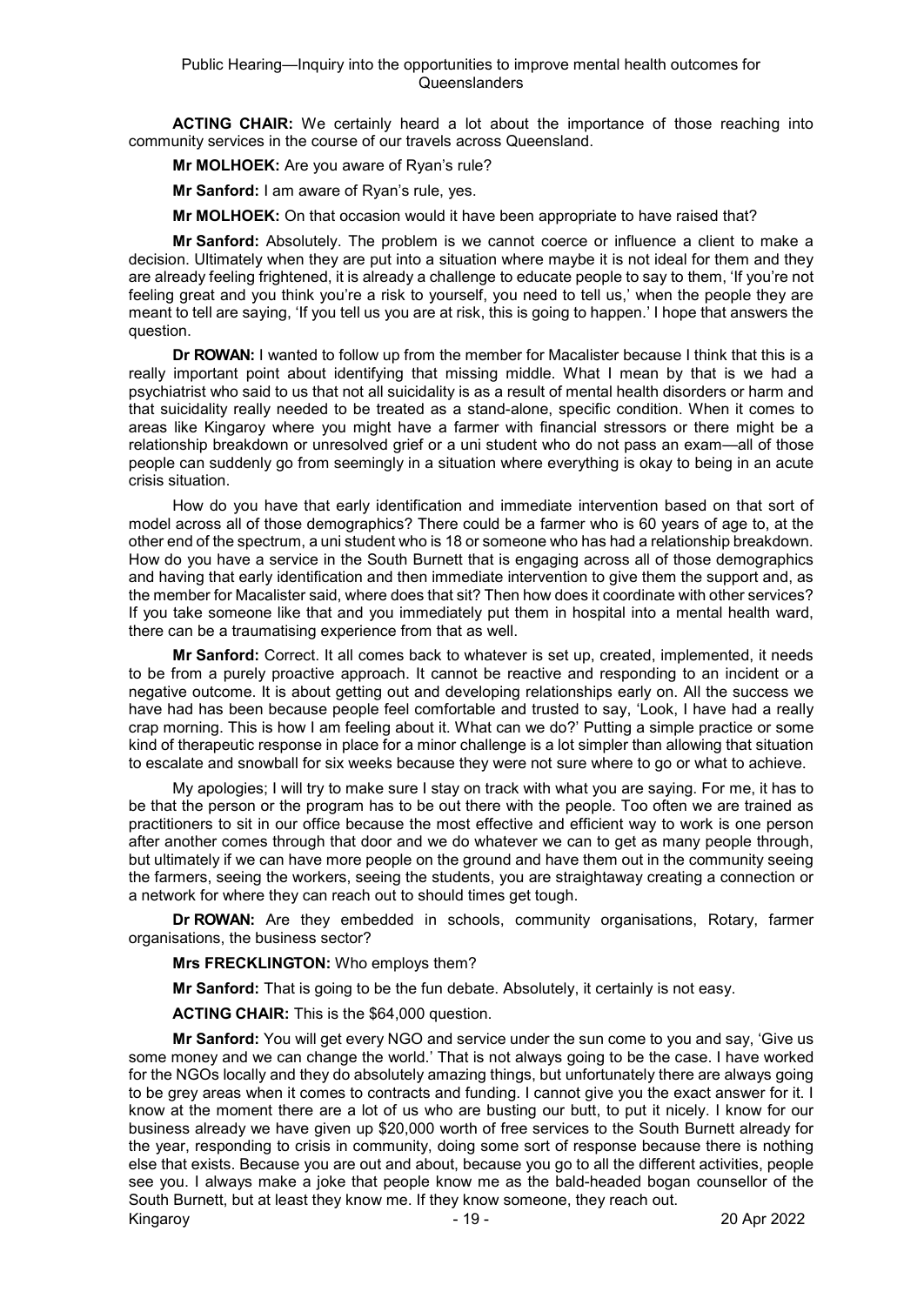I panic when I go down to Brisbane and the Gold Coast because there are so many people. There are so many situations. I did a little study one day—I should not say 'study'; that makes it sound like it was actually factual or feign fancy: I walked down the street and I made it my mission that I was going to engage with as many people as I could, and the only person that engaged with me was the one running away thinking I was a creeper. In the community, we do not have to worry about that because people are a bit more connected, but down in the city I think sometimes they go, 'We have a lot of services and it is great.' People will connect and they will reach out, but, again, you have to explore what the outcomes are like because with connection and outcomes, there is a massive correlation between the two.

That is something that we noticed here. In our first SMILE training, we stood up and said, 'Tell us all the providers that work for mental health in your community,' and we had 16 or so listed on a pamphlet are meant to outreach to support the South Burnett, and two were named. These are from professionals; these are people who are actually employed in the capacity to work in our community to support people. So if the professionals who are meant to be educated do not even know where to get help, how do we get the help for the people who maybe do not know where to reach out?

**ACTING CHAIR:** I want to ask a question of Damien, if you would not mind, and I ask this knowing from my own experience that ripples over decades of having somebody close to you who takes their life. Could you talk, perhaps generally or more specifically, about what kind of support is needed in a regional area for post suicide, whether that is a suicide that was violent or whether there has been attempts, for that person and their family? What do you think would be most useful?

**Mr Martoo:** I will talk openly about Jack's suicide. He lived in Brisbane. He was a very clever young man, 23 years old. He worked for a compounding pharmacy. He was the manager of a number of labs. He had doctors working underneath him and he still had not finished his qualifications. He was researching mental health and how he was going to pass that onto his own children if he was to have children. We never saw this coming. There was absolutely no indication that this was going to cross his mind.

After Jack's suicide, after we got that phone call on 14 December, when Christian, my other son found him, we drove to Brisbane. It took us four hours to get there—the longest four hours of my life. That afternoon we got a phone call from a service provider called Standby, funded by the federal government and also Uniting Care. That is the only official support that is available at this point in time that is delivered to the immediate family and the person who finds the person who has suicided. They contact you straightaway. They come and visit you. Then they will contact you three, six, nine, 12 and then 24 months after the suicide. Their service is fantastic. They do help you access support. We were very lucky. We were lucky as our family was already in the system. My twin daughters suffer anxiety and have been seeing a counsellor for two years.

When we came back from Brisbane, after we had spoken to Standby, our GP rang our counsellor and said, 'You need to see these people. This has happened.' We were able to get in there straightaway and see them, only because we were already in the system, and we continue to do so.

My other son, Christian, who found Jack, initially did not want to see or speak to anyone. He finally came to the realisation he had to deal with his trauma and the flashbacks of finding Jack. It has taken two months for him to find a psychologist in Brisbane to speak to. His GP gave him a list of providers; there were about 30 in Brisbane to contact. Here is a young man with ADHD who has just found his brother dead and they expect you to have the mindset to go through a list of people and their locations to say, 'Hey, I need help.' It just does not work. I took it upon myself; I did the groundwork for him. I happened to ring a service provider and they said, 'Christian is not in our zone,' because they were in Strathpine and he is in Bracken Ridge, 'but I do know this one young lady who has worked for Queensland Health and she has gone out on her own and is taking new patients.' That was another four weeks. It took him three months. He is 28.

As soon as someone in your family suicides, everyone—immediate family and friends—are now at extreme risk for life of suiciding. It was at that point I realised that there is a real issue here with the after-support and young people seeking support as well.

Kingaroy - 20 - 20 Apr 2022 Because of COVID and the lockdowns, the second last time I saw Jack was when I took him out to dinner in April last year before the Small Business Friendly Council's conference, and then the last time I saw him was in September last year for about five minutes because he was getting up to go to work and we just happened to be in Brisbane. Due to his work commitments, lockdowns, because he worked in the compounding pharmacy industry with all that stuff going on with COVID, we never saw him, so we never saw those initial changes. If we had people on the ground where people were seeing the changes, I am not saying it would have saved Jack—I think if someone is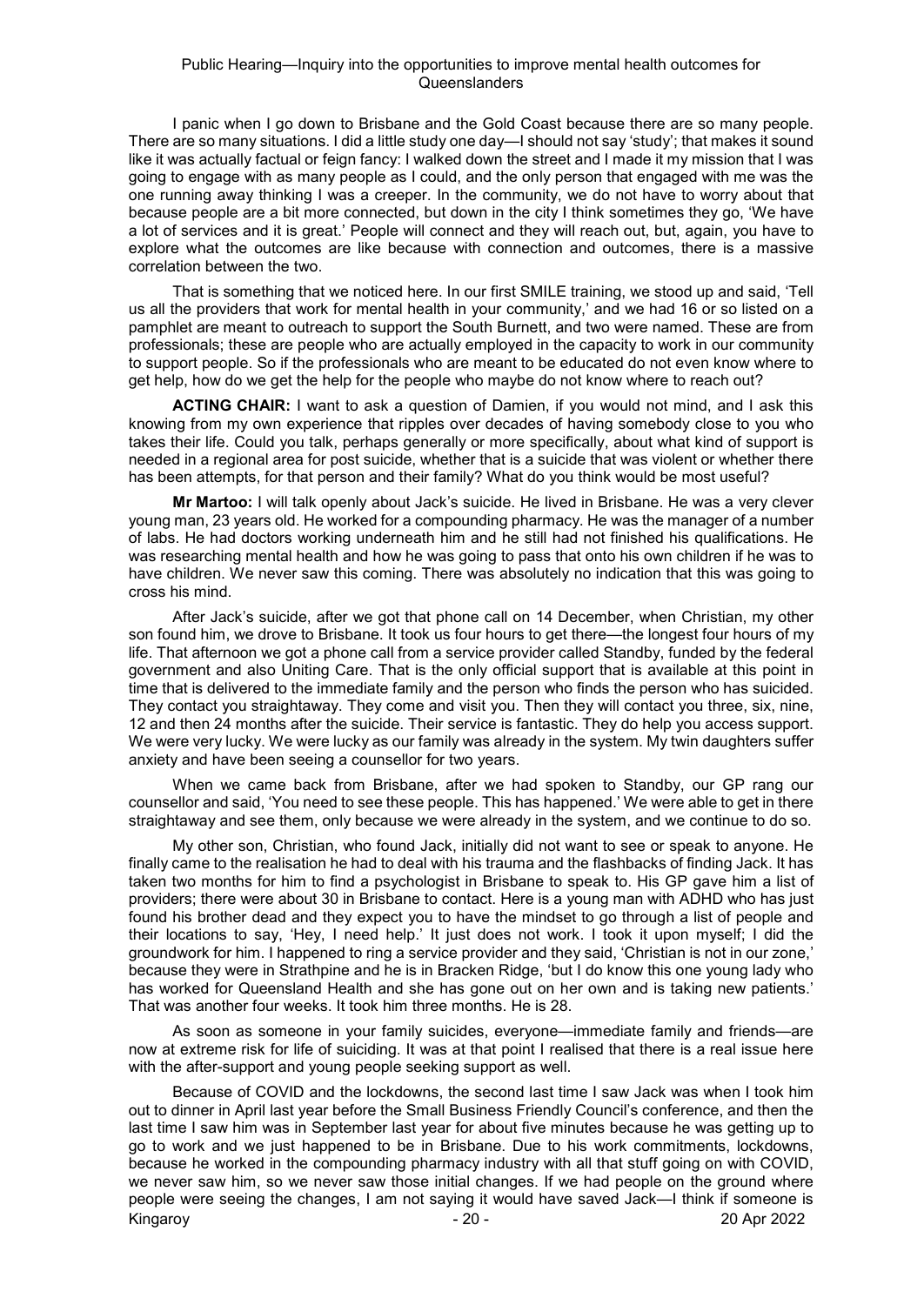going to suicide and they are serious, they are going to do it, no matter what; there will be no sign. We are never going to save everyone. That is the only service that I know of, and that is initiated by the Queensland Police department.

The other issue that comes on the back of this then, after a suicide, is the issue with the coroner. We were lucky with Jack that we were one of the 30 per cent of people who gets a suicide note. We were told we were not allowed to have that note because it is sitting on the coroner's desk and they need it for their investigation. After a couple of phone calls and calling in a favour of our local senior officer-in-charge, we were able to get a photocopy of that note because we needed answers as part of our healing process. We are still waiting, and we will probably wait another three or four months before we get an actual report from the coroner on Jack's death.

We are now back to the point of starting to heal. My wife has started work again yesterday. She is a teacher. She took the first term off. We will now get a report from the coroner and we are going to go back into a slump. That is not good enough. That information needs to come in quickly. We know what the mechanism of death was—that came back in from the coroner's initial report for the death certificate—but the full report will take up to six months. Families should not have to wait that long. We are now waiting. We are still waiting for the original copy of Jack's suicide note. This is the last letter our son wrote to us, and you can only imagine what he was thinking that night that he did that.

The issue is with the entire system is not just with the service providers. It goes all the way through, even to the phone call we had from the John Tonge Centre where Jack was first taken for initial autopsy. The physician there said, 'I do not think it is a good idea you come and see Jack because of the way he looks from the mechanism of death. Jack hung himself. When you hang yourself, your tongue protrudes.' We did not need to hear that. We did not need to hear that that is how our son looked.

Luckily for us, our local mortuary staff were able to manipulate Jack's tongue into his mouth so that when we first got to view him a week later he looked like our little boy sleeping.

It is these sort of processes we need to actually add in place after someone suicides to ease the pressure on the family's mental health. We are lucky we are quite a strong family unit. My wife's niece suicided 20 years ago. This has raised issues again with our entire family. It is all these little things. It is these policies that need to be put in place in that situation. Those physicians deal with it every day; it is nothing to them. But for a family who has lost a child to that sort of mechanism, to hear that—man, I am a pretty calm person, but that really riled me up, and it riled up our local funeral service as well, saying, 'There is absolutely no need for people to be saying that to you.'

**ACTING CHAIR:** Thank you for sharing that. It is really personal and it is really appreciated.

**Dr MacMAHON:** Michael, I am really interested to hear your comments around the importance of that face-to-face connection and building those connections. Telehealth is often put forward as a bit of a panacea for services, particularly in the regions. I wonder if you could talk a little bit more about, in your professional experience, why that professional connection is an important part of a therapeutic process.

**Mr Sanford:** Absolutely. If you look back at our basic biology, humans in general are a social being. We require social connection. It is just an everyday part of who we are. Taking away that connection takes away the ability to be vulnerable. I know with what Damo has gone through and we see it on a regular basis, the people who have to access support services do not actually get the opportunity to grieve openly and completely about what is going on because it is a self-protection mechanism that we have as people. I have been there myself as an individual. How often are you in a position where someone says, 'Tell me what is going on,' and you skate around the truth? You rationalise. You stay up here in your thought process; you do not get down here in your feeling process because this is scary. As adults we do not like to feel, we like to think, because we can rationalise, protect ourselves and create a scenario and reason for what may be occurring and why.

The face-to-face stuff allows us as practitioners to get to know who Dr Amy MacMahon is. Like I said before, it is about that who are you and who am I? This initially came about (a) not just to make sure we can outreach, but as counsellors, psychologists, psychiatrists and so on, I think all these amazing policies were created to try to protect us from vicarious trauma. So by having that one step removed, too, that connection protects us as individuals, but in doing so, I do not think we achieve the true outcome of what we are trained and employed to do.

Kingaroy 2022 - 21 - 21 - 2022 I never ever would want to go through what Damo has gone through and what we deal with on a daily basis. I can see today like how vicariously you as a team feel hearing that story. You avoid feeling that sort of stuff because it makes you uncomfortable, but the thing is, too, sometimes we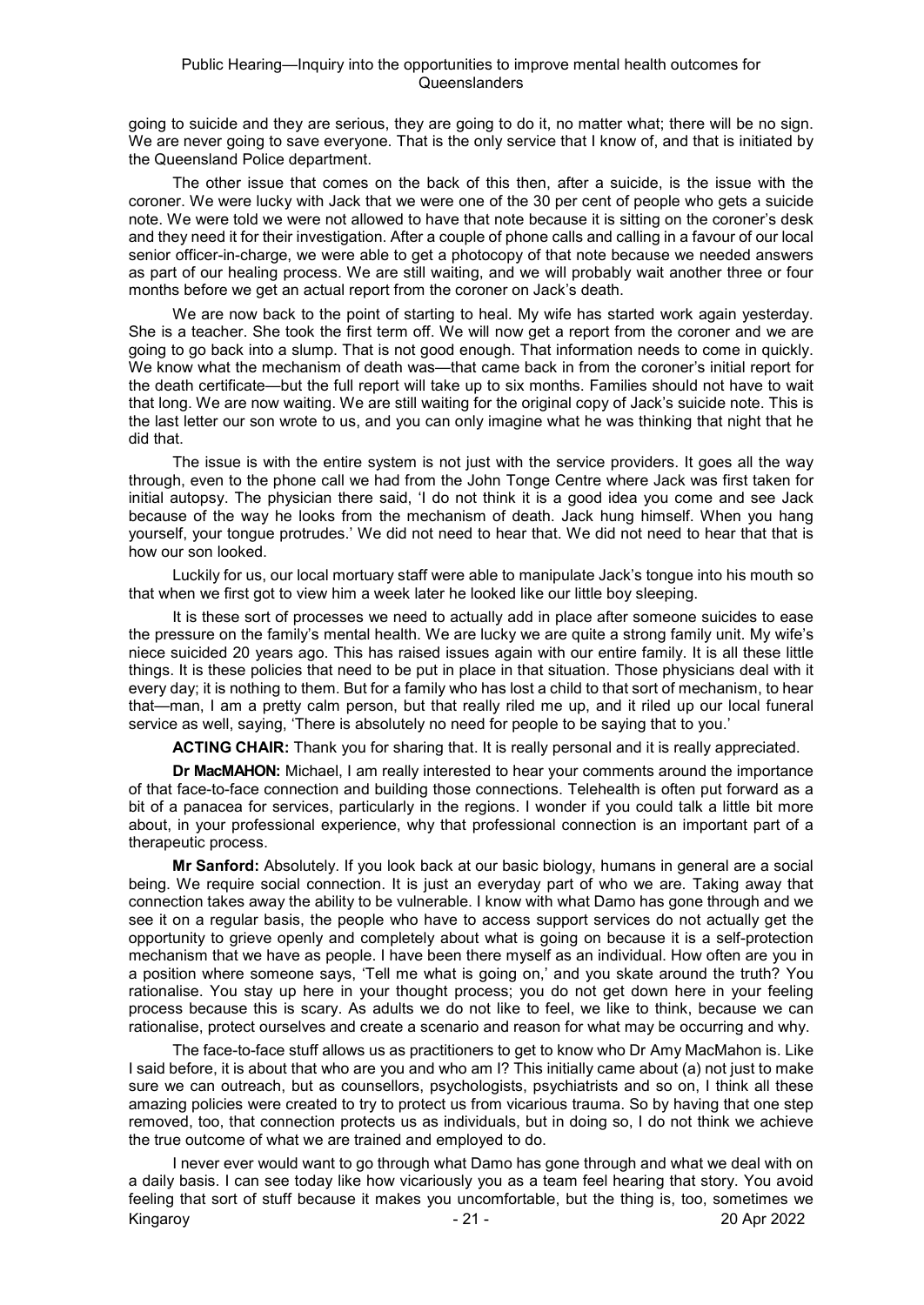need discomfort to heal. We can relate to that. We can connect to that. It becomes real, and real is actually how you get that result. I would hope that Damo would always be able to have that face-to-face support because I think there would be nothing—without trying to talk blunt or rude on the microphones, if I ever got told what Damo got told by a coroner, I think he held himself together very well. He should not have to be told that sort of stuff, but you should also then never have a counsellor ring you and say, 'Tell me how you feel?' How do you know that they are actually engaged? How do you know they are interested? Crikey, when I had supervision, I used to put the phone next to my ear and continue doing case notes and I would pretend I was actually in the supervision. If I am doing that when I am meant to engage, what are the other people on the end of the phone doing to me?

Part of being a counsellor in our role is not actually the words that come out of your mouth, it is about what is going on for your body, what is going on for your tone, what is going on with your facial expressions. It gives us the ability to read the situation where the genuine feeling of hurt and pain is coming from. I can sit here and say, 'I am so crappy today' with a different smile on my face. It is understanding what the context is. It is about knowing who the person is you are talking to.

**ACTING CHAIR:** I will pause and note for the benefit of the committee that our follow-on submitters have not arrived due to illness, so I want to check in with both of you to see if you are prepared to provide a little bit more time for the benefit of the committee.

**Mr Martoo:** I am okay.

**Mr Sanford:** I am okay, too.

**Dr ROWAN:** Damien, thank you for sharing what was a very traumatic and difficult experience. One of the things I took away from it, and I am saying this delicately and sensitively as well, is there is a lot of people through that process who seem to lack the empathy, the compassion and the understanding for what you and other members of your family have been through. It is almost like a further traumatising experience. You have the trauma, but then you have a further traumatising experience. Have you any thoughts, having been through that, about how that process can be managed better? In other words, you obviously need to have education for a range of people to have that compassion, empathy and understanding, but in a system way, as you are a very knowledgeable person and there are plenty of other people out there who may not have had as much experience, but how do you ensure that people are not further traumatised through the process, but they get the supports that they need as well along the way? With the complexity of what your son Christian needed, what you needed, the process of the coroner and all those people, how do you help a family and extended people throughout not only the immediate things you are dealing with but also in the longer term as well as a whole?

**Mr Martoo:** Yes. I wish I actually had an answer to that. I think it comes back to policy. I do not understand how the medical board works, but I would just assume—and I guess this is what I spoke about quite clearly with Jason from Virgo Funerals—that when a young man comes into the John Tonge Centre through suicide and there is something that does not look quite right and you ring a family who are quite obviously traumatised on the phone, you would start questioning yourself, 'Do I tell them about this?' We had asked the question, 'Can we come and see Jack? We want to see him.' I think it comes back to training. I think it comes back to policy within that institution to say, 'Sorry, we are not able to have people in at the moment. It is probably better that you wait until he comes back to where the funeral arrangements are taking place.' Look, that is what I would say when you are dealing with someone through such trauma. Mind you, this was 24 hours after we got the phone call that Jack had suicided.

As a chamber of commerce president, we have policies in place when we do stuff to make sure we are not harming anyone in any way and doing the best for our members and the wider community on a volunteer basis. If a big organisation like Queensland Health cannot set policy in place for that sort of thing, there is a real issue. Where that comes from, I do not know.

Honestly, it should be part of training. Jack was training to become a chemist or a doctor to work in Indigenous health. We knew he had no bedside manner—he was a top bloke, but no bedside manner—so he would work in research. That was just Jack. That is why he worked so well in a pharmacy: he just had his little booth and he could just go in there and did not have to talk to anyone.

Kingaroy - 22 - 20 Apr 2022 I think it is about training and it has to be ongoing training. When I start to talk about mental health and wellbeing, I try to step away from suicide because this always goes back to suicide. We need to talk about it as a whole. With every policy that is put in place, we need to start thinking about how we are interacting with other people. I know that people flippantly say something like, 'Oh, I would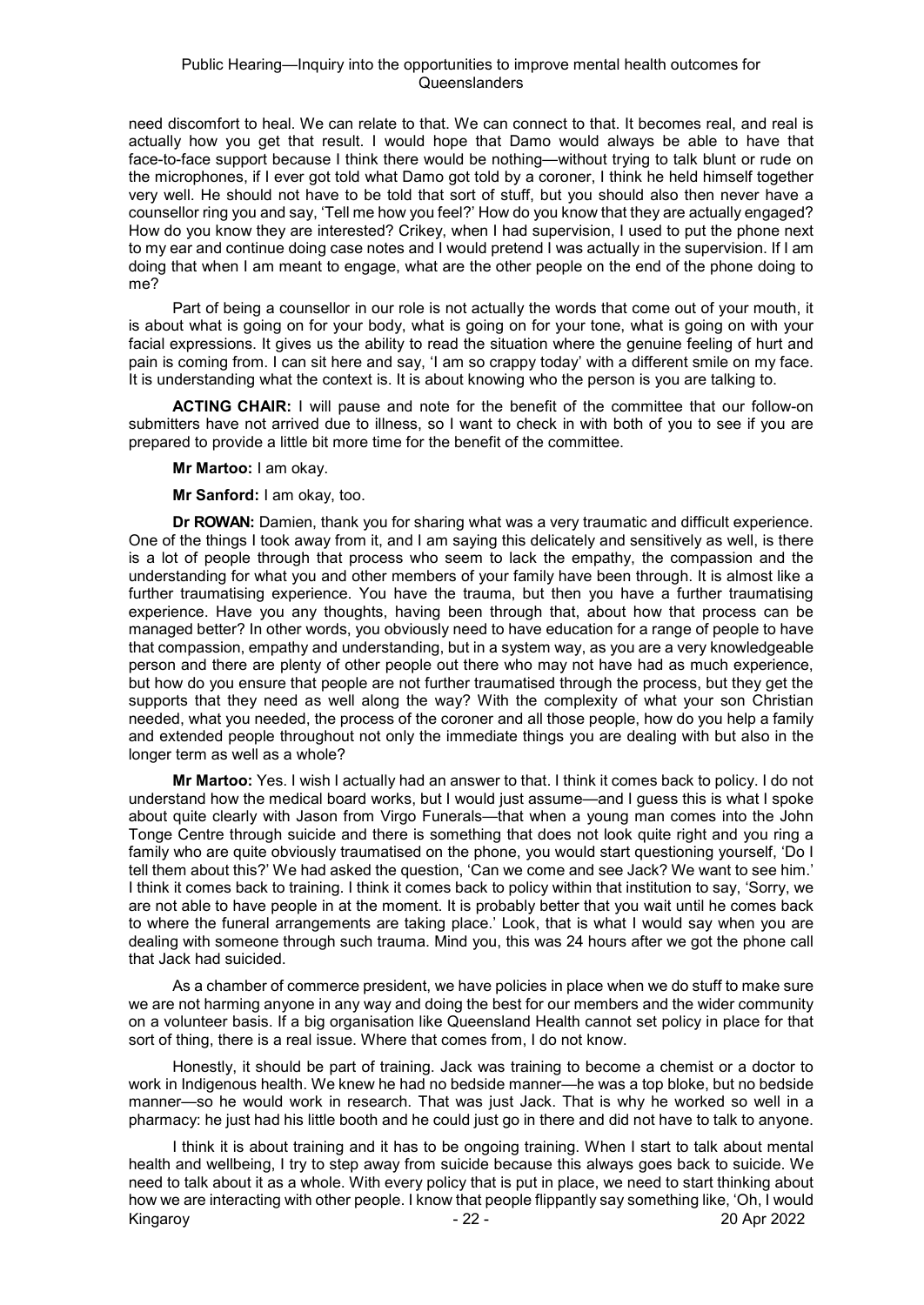just die if that happened to me.' I cannot even say that anymore. You know, 'I could just kill myself if that happened'—you start to really knuckle down and think about the way you use language because you do not know what someone has been through. I have 15-year-old twin girls—they had their birthday on Saturday—they still say it: 'Oh, god, I am just going to kill myself if I have to brush my hair this way again!' These sorts of things. They do not understand. You take it with a grain of salt. They do not mean it, I know that, but it really gets into the heart. However, at the initial trauma stage, I think there needs to be ongoing training with how those frontline workers are dealing with family.

**Mr Sanford:** I think half the issue—and this is similar with mental health and domestic violence—it is starting to become so normalised and we are desensitised that we are not shocked. When we are not shocked we can disconnect so we can remove the emotion. Therefore, similar to what Damo has had to experience, you have a person who has been so significantly exposed to the situation, they do not connect the empathy of the actual act to the person, so they just tell the facts and figures. The problem is we all still need to be shocked which is probably not great for our own wellbeing, but by being shocked, at least we act in a way that is empathetic and understanding to people around us. We do not treat it like the norm because when it becomes the norm, we stop acting to try to create change. It is trying to get people to realise that change is still needed, not just going, 'This is the situation.'

**ACTING CHAIR:** Michael, what role, if any, do you see for mental health first aid training for community members? We visited the site of Mates in Construction and they seem to have their own very particular mental health first aid approach.

# **Mr Sanford:** They do.

**ACTING CHAIR:** However, we have also spoken to the Red Cross in Cairns who delivers a mental health first aid training into Townsville women's prison to skill up inmates for mental health first aid for them to use within their prison community. Do you have any thoughts about the value of that or otherwise?

**Mr Sanford:** I think mental health first aid is great training for everyone to participate in, but it is also really important that it is not every individual's responsibility to respond to mental health because then we have the risk of vicarious trauma and an increasing mental health concern. Part of what we do with the training is pretty well mental health, but the final section of that is that link which is empowering people to find that support, whether they hold the hand or they dial the number because it is not up to them as an individual to be that person. We know—and I am sorry if I swear into your microphones—that in Australia we have this great little thing where we do a couple of things. I walk up to you and I say, 'Ali, how are you doing?' and you say, 'Not great,' and I go, 'Oh, shit!' I run. Sorry if that has to be struck off. Or we do the second thing where I say, 'Ali, how are you?' and you already know or you are concerned that my reaction is not going to be positive so you say, 'I am doing well, thank you,' but you are not. We are afraid that if we take on that burden of someone else we will not know what to do with that burden, so we avoid it. I think if we are going to do mental health first aid, we have to make sure that there is a follow-up service or support so that individual does not feel like they have the responsibility and duty of care of saving someone's life.

**ACTING CHAIR:** Thank you. That is helpful.

**Mrs McMAHON:** Can I ask a follow-up on a comment you made before about the need to have empathy and particularly for those people who work in that space. Throughout the committee's hearings, we have heard from representatives who are first responders—your police, your ambos and your firies—the people who rock up to traumatic events day in, day out, and that level of disassociation that they professionally put on in order to be able to be confronted with those jobs on a daily basis. I am wondering, in your opinion, having probably worked with people who have obviously been engaged with police and vice versa, how does a first responder balance the need to be professional and themselves not break down at every single job, yet still have the interpersonal skills? It is a big ask.

**Mr Sanford:** Absolutely it is.

**Mrs McMAHON:** How do we train those first responders to be nuanced to the situation?

Kingaroy 20 Apr 2022 **Mr Sanford:** I think all we have to do is look at the fallout rate from first responders 10 to 15 years down the track. What we see is a high increase in the decline of mental health or access to mental health services for first responders because they try to compartmentalise and disassociate from what they are actually seeing. We see that come out in some other behaviour later on down the track because of lack of seeking support. My view is a further education for those systems in place to ensure that that support is being implemented.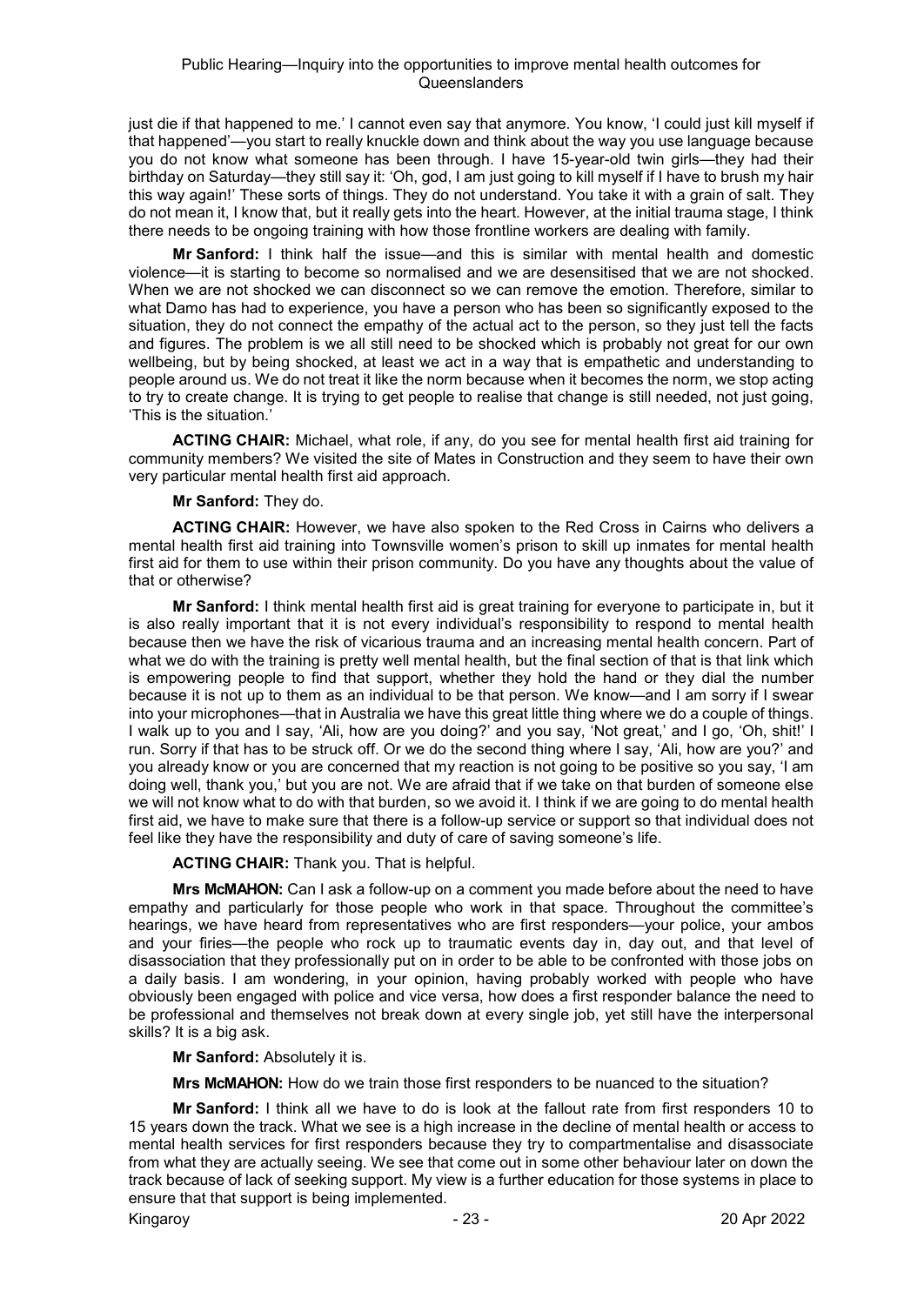A lot of the people that we have worked with, and the best part about Kingaroy, is that we talk to the police, we talk to the ambos, and that is not something that is overly encouraged. It is not something that is overly provided. Perhaps if we started providing it and we reduced the stigma around accessing support, we might see people who do not have to disassociate and they can actually be empathetic in that moment.

When I talk about empathetic, I am not saying that you break down and cry. There is still a level of professionalism in being able to deliver your job, but it is okay to walk away from a job and go, 'Wow, that actually hits,' and when that hits here and you have a feeling for that, talk about that.

We look at things like QPS which has been a male-dominated area of work for a long period of time. We also started going into that man box where we go, 'I am man; I am not vulnerable. I do not show emotion. I do not cry.' So then we have created a place of employment where part of that stigma is, 'I am a police officer. I am strong. I am not vulnerable.' There is almost some form of masculinity, no matter your gender, about you have to be tough. Whether you are QPS, whether you are an MP, whether you a person on the street, people feel. It is a part of what happens. When you feel, it is about getting those supports at that right time—when you do feel.

**Mrs McMAHON:** Can you say that you have noticed a difference between first responders, police officers, who work in country and rural towns versus those who work in urban areas or when they come out here from the city for the first time?

# **Mr Sanford:** Absolutely.

**Mrs McMAHON:** The way that they approach and deal with jobs in a smaller community versus the anonymity of the city is starkly different.

**Mr Sanford:** It is not even about being anonymous within community: it is about the fact that we have a certain number of police officers and quite a large number of bad things happen. In the city there might be a bit more rotation around dealing with trauma, whereas out here if you look at places like Kumbia, Blackbutt, Yarraman, Cooyar and all of the surrounding areas, we have one police officer, so no matter what bad thing is happening in that town you have one copper. I had family in the Tassie police. My first ever job was with the Tasmania police as a little cadet. I know firsthand that all those people make out it is okay, and then you see all the behaviours come out in another negative manner because they have not dealt with the initial cause of what that situation may be, which is trauma. Trauma displays in so many different ways.

**Ms CAMM:** Damien, thank you. What you are speaking about is system change, and other members on the committee have outlined trauma-informed system change. I want to commend you because I think you have given testimony today that reflects what so many families in Queensland have never had the opportunity to share. The story you shared today is the story of my father 12 years ago when he hung himself. The situation with the coroner and all of that is exactly the same. I think you have shown enormous bravery to speak on behalf of families who have experienced suicide, so thank you first and foremost.

My question is to Michael around what I have heard when we travelled to other regions. As you were explaining, you now travel to Townsville and other regional communities. It was really important that we come to Kingaroy. We have been to Cairns but we have not travelled to too many regional communities. We talk about place-based, co-designed models. In your own words, can you tell us how that looks and feels? You said earlier that you could throw buckets of money to NGOs but the outcome may still be the same. What do you think makes regional and rural communities different? If you could just look at a systems change model, who would you empower to design that?

Kingaroy 20 Apr 2022 **Mr Sanford:** I would empower the community. You need to get back to community development. One of the biggest things we lack as professionals nowadays is sitting in and listening to what is needed. We all come with grand plans and think we know what is needed, but often we miss the whole point. One of the units I did at uni was about community development. There was a little town, I think it was in Papua New Guinea, and suddenly there was a massive outbreak of chlamydia. All of these professionals went in and said, 'We're going to teach safe sex and we're going to provide you with protection,' but it never resolved the issue. Then they sat with the community and found out what was wrong. All of the men used to take fruit and veggies into town of a morning and they used to come back in the afternoon. During a storm a bridge was washed away, so instead of the men being able to walk there and back in one day it meant they had to walk there and stay the night—which is when all the issues would happen—and come back the next day. I am not going to quote on record how much they invested because I will get it wrong, but they invested a large sum of money to educate on safe sex and provide all of this protection, whereas if they just went in and listened, all they needed was a bridge repaired. It would have resolved the situation.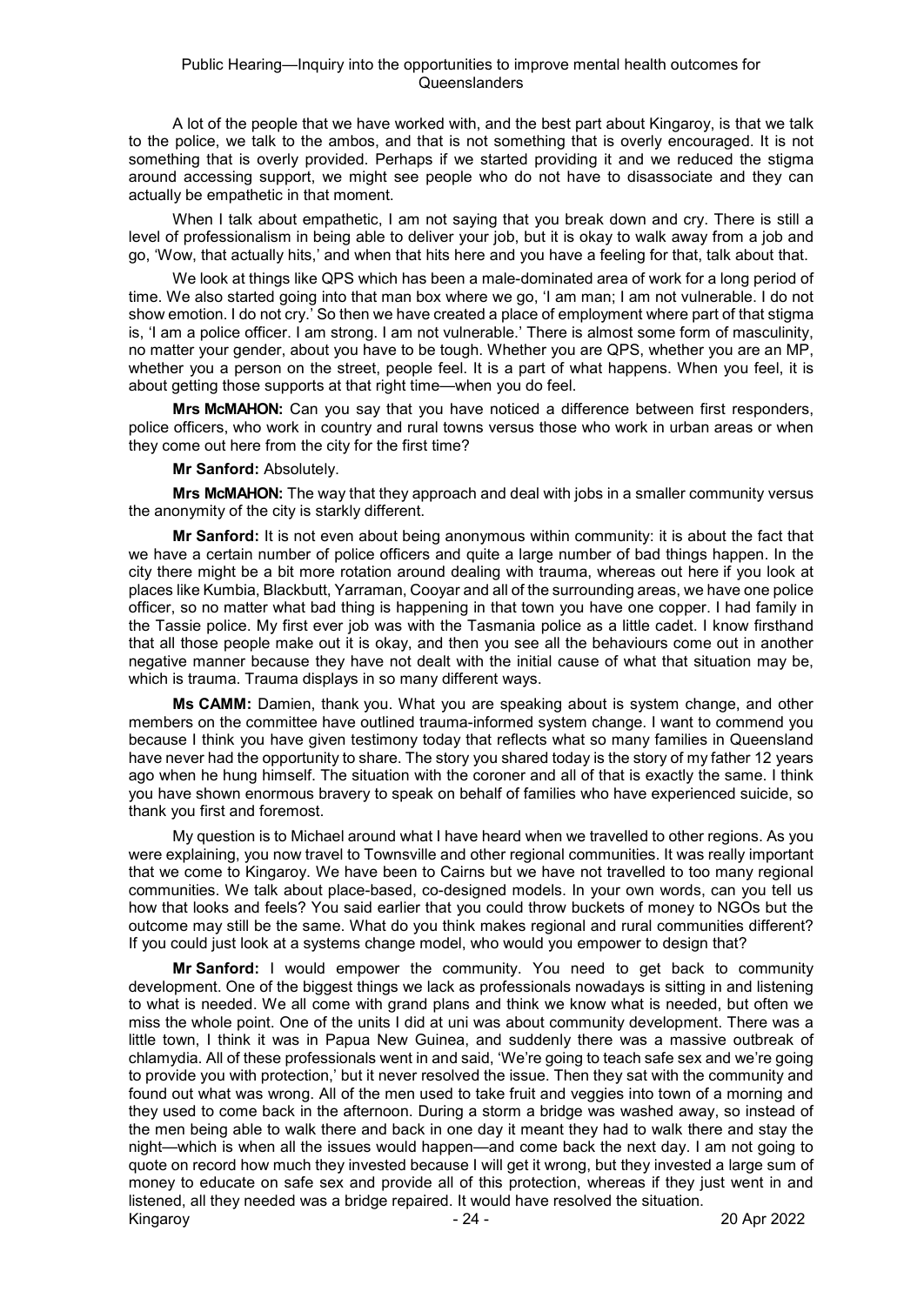I know firsthand in my younger years when I still had hair and whatnot I would go in as a young councillor and be like, 'We can change the world! We can do this and that.' But that is not what people needed. People needed someone to sit in it so they could experience what they were going through. I think the only way to deliver a model that would be effective and efficient in a community such as this is actually spend time sitting with the community to find out what is needed at a community-based level—which is still going to vary. In all honesty, it is. You are going to get different opinions. But the one thing we have seen and the biggest success, whether it be the Kingaroy Chamber of Commerce, whether it be Deb's role, is the more pro-active and the more present you are here, the more likely people engage. It is just guaranteed with community. I do not know how many times we have had organisations come here and preach about how they are going to change the community. They try to deliver something and it is never well-received because the community go, 'We don't know you. We don't know who you are, what your intentions are, what the whole plan of this program is.' When the relationship is there people are like, 'All right, we'll give it a crack. We'll see what this is about.' They become invested at a community level.

**ACTING CHAIR:** Member for Nanango, do you have a question?

**Mrs FRECKLINGTON:** No, I do not think I can ask any more questions because that was such a wonderful way to end, Amanda. My question was going to be to you, Damo, but Michael might be more minded to answer. You talk about the age of your children. We have met some young men today who work for CTC who provide services to youth. Are we missing something in our high schools, or is the service there but we just do not always have the ability to access it for our children?

**Mr Sanford:** We are not allowed to use the word 'suicide' at schools. Schools are afraid of it. There is this stigma that if we talk about suicide we create suicide, but ultimately if we do not talk about something we create more stigma, which then means it happens behind closed doors. We need to eliminate the stigma, whether it be in schools or communities, and have open communication. It should be a topic that we can discuss and really dig deep and explore.

**Mr Martoo:** My wife is a teacher. I think the issue is we always go, 'We need to add it to schools,' but the curriculum is so full nowadays there is no time for students or for teachers to scratch themselves. I think there is a place for education around mental illness in schools. Headspace comes in here quite regularly and does a great job as well. I guess the area I struggle with is how do we get people to connect? How do we make it okay for people to talk about this? My experience in the past five months is that initially I would avoid the subject and I would avoid people. Having to wear masks was probably the best thing that ever happened to me and my wife because you could put your cap on and hide a little bit. It is just about being open and honest and to know that, it does not matter who you are, what you are or what you do, it is going to affect someone. Mental illness can affect anyone.

I really struggled when Jack did suicide because, here we are as a Chamber of Commerce working really hard to support people through mental health here in this region, and I let the ball drop on my own family. Was it my fault? Yep. Was it everyone's fault? Yep. Initially, really, it was Jack's fault. He decided. We have sought spiritual help. Jack's girlfriend is a beautiful girl. I only met her on the day of his funeral. Because of COVID we could not meet. She had gone to see a spiritual adviser and Jack came through. He takes full responsibility for his death. I do not know if anyone believes in that, but you grab on to those little stories. I do not want to get emotional about this because you guys are here for a professional reason and I never wanted to be that person who tells stories.

**ACTING CHAIR:** It is all about stories.

**Mr Martoo:** I understand that.

**ACTING CHAIR:** Please do not hesitate if you want to.

**Mr Martoo:** Two weeks ago I was lucky enough to get five minutes with the Premier and Yvette D'Ath, the health minister, at the opening of the hospital. Just quickly telling them my story and seeing the connection that made with them and Minister D'Ath—I could see the tears and I see the tears in the eyes of everyone here today. Thank you, Amanda, for sharing your story. This is the reality. We just need to make that connection. We need to make sure that our young men and women—anyone feels you are not going to be ridiculed for talking about this. We do not know whether that would have saved Jack. We will never know. But if we can just really knuckle down and get to that starting point where we can talk to each other and show emotion, I think that is a really big step in the right direction. As Michael said, talking to the community and have community-based programs is where it is at.

Kingaroy - 25 - 20 Apr 2022 **ACTING CHAIR:** If we do not have any other further questions, members, we might leave it at that. Thank you so much for your testimony today. What you have provided to us today will change, I am sure, the face of the report we eventually present. Thank you very much, Michael, for your